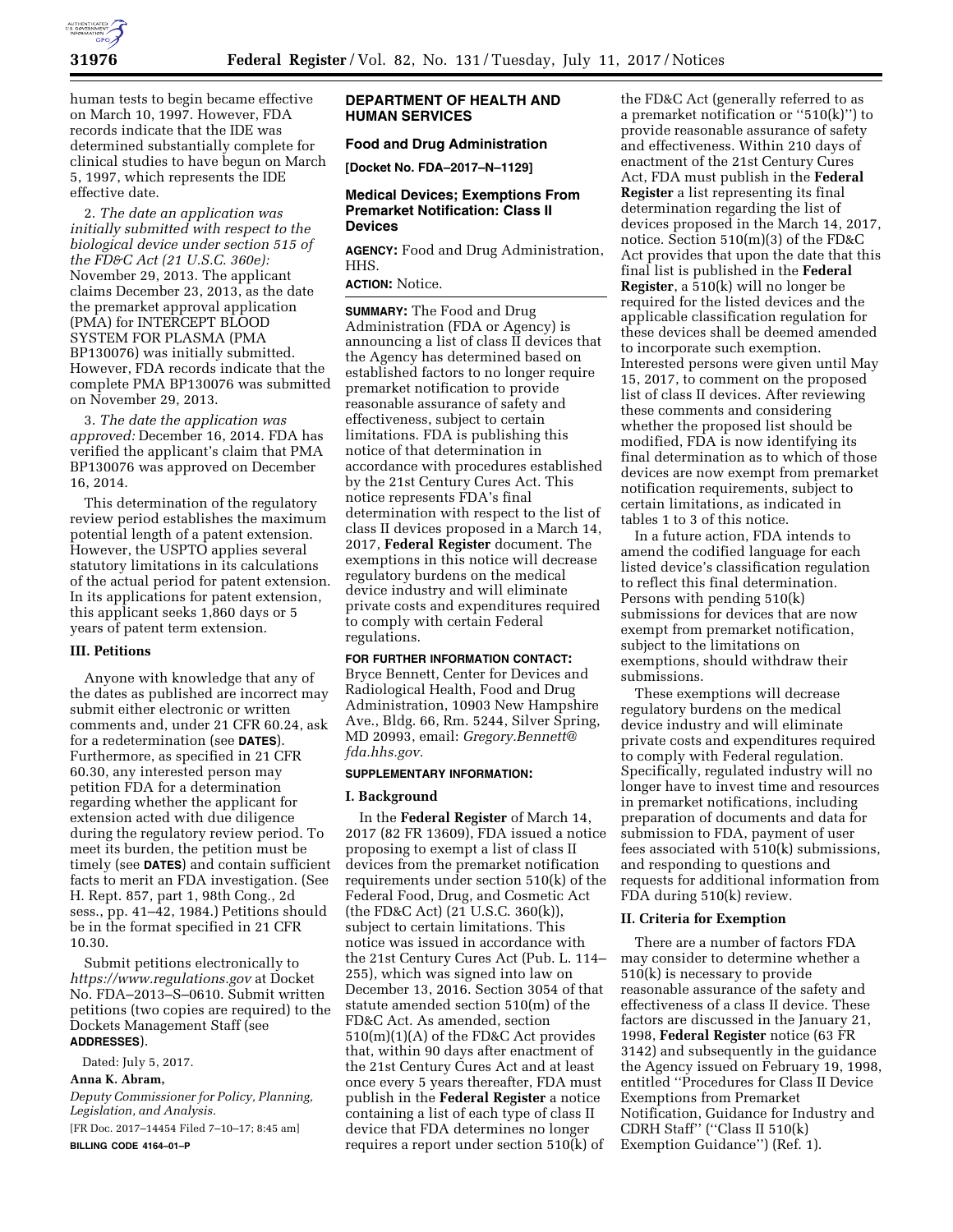#### **III. Limitations on Exemptions**

FDA believes that the types of class II devices listed in this notice should be exempt from the premarket notification requirements found under section 510(k) of the FD&C Act. However, an exemption from the requirement of premarket notification does not mean that the device is exempt from any other statutory or regulatory requirements, unless such exemption is explicitly provided by order or regulation. FDA's determination that premarket notification is unnecessary to provide a reasonable assurance of safety and effectiveness for devices listed in this document is based, in part, on the assurance of safety and effectiveness that other regulatory controls, such as current good manufacturing practice requirements, provide.

In addition to being subject to the general limitations to the exemptions found in Title 21 of the Code of Federal Regulations (CFR) sections 862.9 to 892.9 (§§ 862.9 to 892.9), when Agency assessment determines that the factors laid out in the Class II 510(k) Exemption Guidance (Ref. 1) do not weigh in favor of exemption for all devices in a particular group, FDA may partially

limit the exemption from premarket notification requirements to specific devices within a listed device type. In such situations where a partial exemption limitation has been identified, FDA has determined that premarket notification is necessary to provide a reasonable assurance of safety and effectiveness for these devices. Partial exemption limitations can be found in table 2 of this notice. FDA has assigned new product codes to the device types that are now exempt subject to the partial limitations in order to ensure that these devices can be separated from devices that do not fall within the partial exemption limitation under the existing product code (*i.e.,*  exempt and non-exempt devices within a device type will have distinct product codes). If table 2 indicates that a partial exemption limitation does apply to a device, then affected device manufacturers should review their registration and listing information to assess if they should list their device using the original classification product code, which requires premarket notification, or the new classification product code for the subset of that device type that is now 510(k) exempt (subject to the general limitations to the

exemptions found in §§ 862.9 to 892.9). In table 2, for example, FDA is listing the exemption of the tympanometer but limits the exemption to such devices that are in compliance with FDArecognized consensus standard ANSI S3.39. Tympanometers that comply with this partial exemption limitation and the corresponding general limitations in § 874.9 are now exempt from the 510(k) requirements and should be identified under new product code ''PTP'' in subsequent registration and listing submissions. However, tympanometers not in compliance with each of these exemption limitations remain subject to the 510(k) requirements and will retain product code ''NAS.'' We recommend that device manufacturers document in their records any changes in the product code of their device with appropriate justification.

### **IV. List of Class II Devices**

In table 1, FDA is identifying the following list of class II devices that no longer require premarket notification under section 510(k) of the FD&C Act, subject to the general limitations to the exemptions found in §§ 862.9 to 892.9:

### TABLE 1—CLASS II DEVICES

| 21 CFR section | Device type | Product<br>code |
|----------------|-------------|-----------------|
|                |             | <b>CJN</b>      |
| 862.1020       |             | <b>CJR</b>      |
|                |             | <b>CJX</b>      |
| 862.1020       |             | <b>CKB</b>      |
| 862.1020       |             | <b>CKE</b>      |
| 862.1020       |             | <b>CKH</b>      |
| 862.1020       |             | <b>JFH</b>      |
| 862.1090       |             | KQN             |
| 862.1100       |             | <b>CIF</b>      |
| 862.1100       |             | CIQ             |
|                |             | <b>CIS</b>      |
|                |             | <b>CIT</b>      |
| 862.1150       |             | <b>JIS</b>      |
| 862.1150       |             | JIT             |
|                |             | JIW             |
| 862.1150       |             | <b>JIX</b>      |
| 862.1345       |             | <b>MRV</b>      |
|                |             | <b>PJT</b>      |
|                |             | <b>CEX</b>      |
|                |             | <b>CFE</b>      |
| $862.1445$     |             | <b>JGF</b>      |
| 862.1509       |             | <b>LPT</b>      |
|                |             | <b>CEE</b>      |
| 862.1700       |             | <b>CDX</b>      |
|                |             | KLI             |
|                |             | <b>PFF</b>      |
| 862.2570       |             | <b>NSU</b>      |
| 862.2570       |             | OOI             |
| 862.2570       |             | <b>OTA</b>      |
| 862.2570       |             | <b>OUE</b>      |
| 862.2570       |             | <b>OVA</b>      |
| 862.2570       |             | <b>PCA</b>      |
|                |             | <b>PQQ</b>      |
|                |             | <b>DKB</b>      |
|                |             | DLJ             |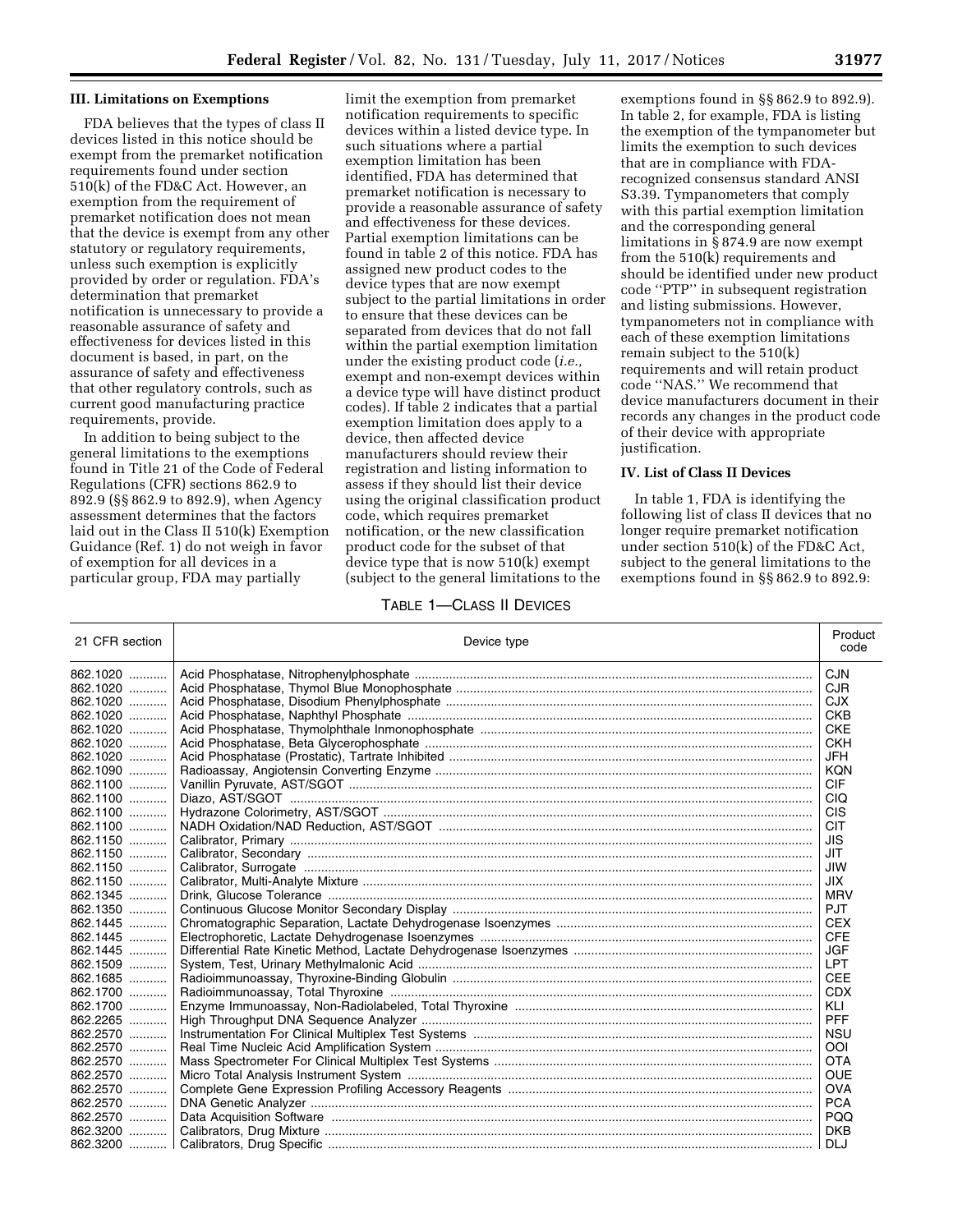| 21 CFR section       | Device type                                                                         | Product<br>code   |
|----------------------|-------------------------------------------------------------------------------------|-------------------|
| 862.3200             |                                                                                     | <b>DNN</b>        |
| 864.5400             |                                                                                     | GIE               |
| 864.5400             |                                                                                     | JBT               |
| 864.5425<br>864.5425 |                                                                                     | GGC<br>GGN        |
| 864.5425             |                                                                                     | GIZ.              |
| 864.6550             |                                                                                     | OSL               |
| 864.6650             |                                                                                     | JBZ               |
| 864.7275             |                                                                                     | JBO               |
| 864.7300             |                                                                                     | JBN               |
| 864.7340<br>864.7340 |                                                                                     | GFX<br>GIL        |
| 864.7375             |                                                                                     | GII               |
| 864.7375             |                                                                                     | JMH               |
| 864.7375             |                                                                                     | KQF               |
| 864.7415             |                                                                                     | JCM               |
| 864.7455<br>864.7500 |                                                                                     | GHQ<br>GGF        |
| 864.7720             |                                                                                     | GGQ               |
| 864.7735             |                                                                                     | <b>JPF</b>        |
| 864.8150             |                                                                                     | <b>KRX</b>        |
| 864.8165             |                                                                                     | KRZ               |
| 864.8175             |                                                                                     | KRY               |
| 864.8185<br>864.8625 |                                                                                     | KSA<br>GFS        |
| 864.8625             |                                                                                     | GGL               |
| 864.8625             |                                                                                     | GGM               |
| 864.8625             |                                                                                     | <b>GJP</b>        |
| 864.8625             |                                                                                     | GJR               |
| 864.8625<br>864.8625 |                                                                                     | GLK<br>GLQ        |
| 864.8625             |                                                                                     | JCN               |
| 864.8625             |                                                                                     | JPK               |
| 864.8625             |                                                                                     | <b>NRF</b>        |
| 864.8625             |                                                                                     | <b>NRS</b>        |
| 864.9400             |                                                                                     | KSK               |
| 866.3395<br>866.5210 |                                                                                     | OUC<br>CHN        |
| 866.5210             |                                                                                     | DCT               |
| 866.5210             |                                                                                     | <b>DCY</b>        |
| 866.5210             |                                                                                     | <b>DDB</b>        |
| 866.5210             |                                                                                     | JFQ               |
| 866.5210<br>866.5470 |                                                                                     | <b>JFR</b><br>DAM |
| 866.5620             |                                                                                     | <b>DDT</b>        |
| 866.5620             |                                                                                     | <b>DDY</b>        |
| 866.5620             | Alpha-2-Macroglobulin, Antigen, Antiserum, Control                                  | <b>DEB</b>        |
| 866.5630             |                                                                                     | JZG               |
| 866.5910             |                                                                                     | NZB               |
| 868.1040<br>868.1400 |                                                                                     | BSI<br>LLK        |
| 868.2500             |                                                                                     | KLK               |
| 868.2500             | Monitor, Oxygen, Cutaneous, For Uses Other Than For Infant Not Under Gas Anesthesia | LPP               |
| 868.2550             |                                                                                     | JAX               |
| 868.5180             |                                                                                     | CCO               |
| 868.6250<br>870.1390 |                                                                                     | BTI<br>DRC        |
| 870.1875             |                                                                                     | OCR               |
| 870.2675             |                                                                                     | DRZ               |
| 870.4280             |                                                                                     | KRJ               |
| 870.4290             |                                                                                     | DTL               |
| 870.4340             |                                                                                     | DTW               |
| 870.4420<br>870.4430 |                                                                                     | DTS<br>DWD        |
| 872.1720             |                                                                                     | EAT               |
| 872.3260             |                                                                                     | PME               |
| 872.3300             |                                                                                     | EBE               |
| 872.3540             |                                                                                     | EHR               |
| 872.3540             |                                                                                     | <b>EHS</b>        |
| 872.3560<br>872.3590 |                                                                                     | EBP<br>ELM        |
|                      |                                                                                     |                   |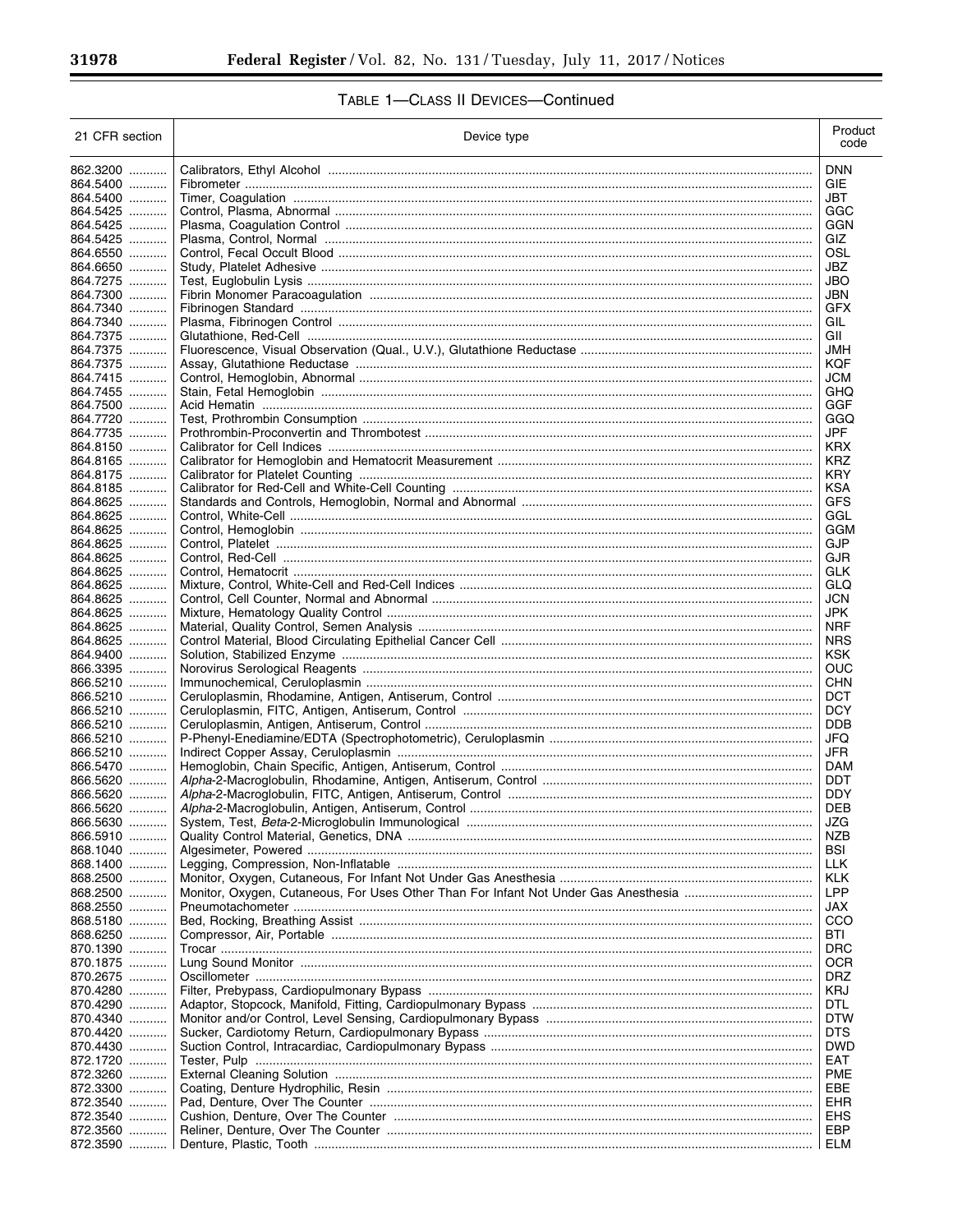| 21 CFR section       | Device type |                          |  |  |  |
|----------------------|-------------|--------------------------|--|--|--|
| 872.3600             |             | EKO                      |  |  |  |
| 872.3890             |             | ELS                      |  |  |  |
| 872.5550             |             | KKO                      |  |  |  |
| 872.6770             |             | EJI                      |  |  |  |
| 874.1120<br>874.1325 |             | <b>ETS</b><br><b>KLX</b> |  |  |  |
| 874.3310             |             | <b>ETW</b>               |  |  |  |
| 874.3320             |             | EPF                      |  |  |  |
| 874.3320             |             | LZI                      |  |  |  |
| 874.3330             |             | KHL                      |  |  |  |
| 874.3430<br>874.3730 |             | <b>ETC</b><br>MCK        |  |  |  |
| 876.1500             |             | <b>FCQ</b>               |  |  |  |
| 876.1500             |             | <b>FCR</b>               |  |  |  |
| 876.1500             |             | <b>FCW</b>               |  |  |  |
| 876.1500             |             | <b>FGS</b>               |  |  |  |
| 876.1500<br>876.1500 |             | GCT<br>GCW               |  |  |  |
| 876.1500             |             | NTN                      |  |  |  |
| 876.1500             |             | <b>OCY</b>               |  |  |  |
| 876.4020             |             | <b>FCS</b>               |  |  |  |
| 876.4270             |             | EZP                      |  |  |  |
| 876.4400<br>876.4400 |             | <b>FHN</b><br><b>MND</b> |  |  |  |
| 876.4500             |             | LQC                      |  |  |  |
| 876.4770             |             | EZO                      |  |  |  |
| 876.5010             |             | EXF                      |  |  |  |
| 876.5025             |             | <b>PIA</b>               |  |  |  |
| 876.5365<br>876.5365 |             | EZM<br><b>FAT</b>        |  |  |  |
| 876.5365             |             | <b>KNQ</b>               |  |  |  |
| 876.5520             |             | KOE                      |  |  |  |
| 876.5665             |             | <b>NIH</b>               |  |  |  |
| 876.5820             |             | FKI                      |  |  |  |
| 876.5895<br>876.5980 |             | EXD<br>FGD               |  |  |  |
| 876.5980             |             | <b>PLI</b>               |  |  |  |
| 878.4370             |             | ERY                      |  |  |  |
| 878.4370             |             | <b>EYX</b>               |  |  |  |
| 878.4370<br>878.4370 |             | <b>EYY</b><br><b>FNW</b> |  |  |  |
| 878.4370             |             | HMT                      |  |  |  |
| 878.4370             |             | <b>HMW</b>               |  |  |  |
| 878.4370             |             | <b>KGW</b>               |  |  |  |
| 878.4580             |             | FQP                      |  |  |  |
| 878.4580<br>878.4580 |             | FSQ                      |  |  |  |
| 878.4580             |             | <b>FSS</b><br><b>FSW</b> |  |  |  |
| 878.4580             |             | <b>FSX</b>               |  |  |  |
| 878.4580             |             | FSY                      |  |  |  |
| 878.4580             |             | FSZ                      |  |  |  |
| 878.4580<br>878.4580 |             | <b>FTA</b><br><b>FTD</b> |  |  |  |
| 878.4580             |             | FTG                      |  |  |  |
| 878.4580             |             | GBC                      |  |  |  |
| 878.5070             |             | FZG                      |  |  |  |
| 878.5070             |             | FZH                      |  |  |  |
| 878.5070             |             | FZI                      |  |  |  |
| 880.5580<br>880.5580 |             | <b>BWJ</b><br>MQX        |  |  |  |
| 880.5780             |             | <b>DWL</b>               |  |  |  |
| 882.1020             |             | GZM                      |  |  |  |
| 882.1540             |             | GZO                      |  |  |  |
| 882.1560             |             | HCJ                      |  |  |  |
| 882.1855<br>882.5895 |             | GYE<br><b>OVP</b>        |  |  |  |
| 884.2990             |             | <b>NHM</b>               |  |  |  |
| 884.3200             |             | HFL                      |  |  |  |
| 884.4400             |             | HDA                      |  |  |  |
| 884.4530             |             | <b>HFW</b>               |  |  |  |
| 884.4530             |             | HIB                      |  |  |  |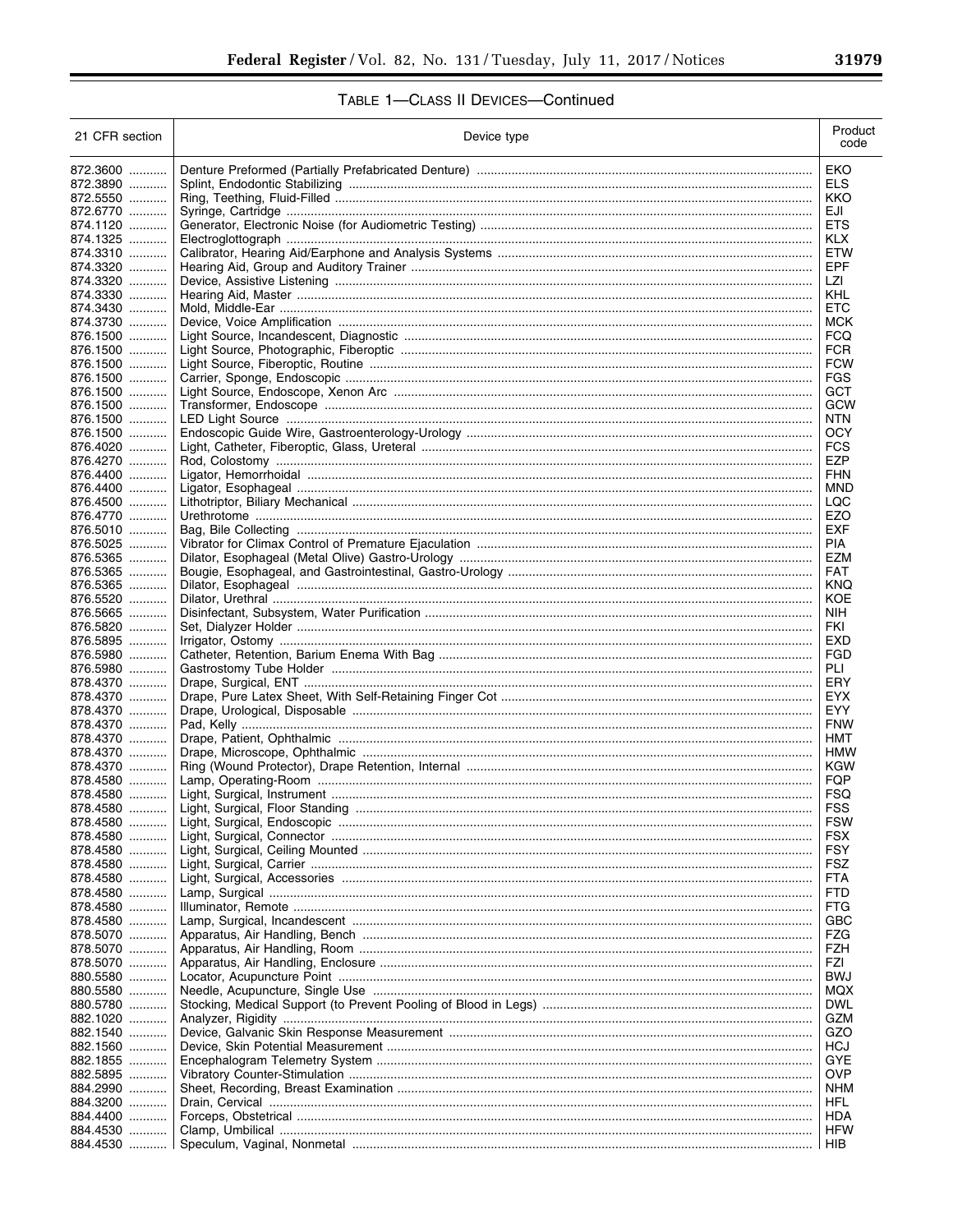| 21 CFR section       | Device type | Product<br>code   |
|----------------------|-------------|-------------------|
| 884.4530             |             | <b>HIC</b>        |
| 884.4530             |             | NBZ               |
| 884.4900             |             | HDD               |
| 884.4900             |             | HHP               |
| 884.4900             |             | <b>KNC</b>        |
| 884.5200<br>884.5390 |             | <b>OOA</b><br>HGZ |
| 884.5390             |             | HHA               |
| 884.5390             |             | <b>KND</b>        |
| 884.5400             |             | HHE               |
| 884.5425             |             | HHL               |
| 884.6150             |             | MQJ               |
| 886.1120             |             | MMF               |
| 886.1120             |             | <b>PJZ</b>        |
| 886.1250             |             | HMK               |
| 886.1570<br>886.1570 |             | HLI<br>HLJ        |
| 886.1570             |             | MSG               |
| 886.1780             |             | HKL               |
| 886.1945             |             | HJM               |
| 886.4150             |             | MSR               |
| 886.4250             |             | HRO               |
| 886.4335             |             | <b>FCT</b>        |
| 886.4335             |             | <b>FSR</b>        |
| 886.4335             |             | HPQ               |
| 886.4400<br>886.4440 |             | <b>HPM</b><br>HPO |
| 886.4790             |             | HOZ               |
| 886.4790             |             | <b>OJK</b>        |
| 888.1240             |             | LBB               |
| 888.4580             |             | <b>JDX</b>        |
| 888.4580             |             | LZV               |
| 890.1450             |             | IKO               |
| 890.5100             |             | ILJ               |
| 890.5100<br>890.5110 |             | ILM<br>IMC        |
| 890.5250             |             | IMB               |
| 890.5360             |             | <b>ISD</b>        |
| 890.5500             |             | ILY               |
| 890.5575             |             | <b>IRN</b>        |
| 892.1000             |             | OIM               |
| 892.1560             |             | <b>OIJ</b>        |
| 892.1610             |             | IZS               |
| 892.1610<br>892.1610 |             | IZT<br>IZW        |
| 892.1610             |             | IZX               |
| 892.1610             |             | <b>KPW</b>        |
| 892.1650             |             | OIL               |
| 892.1650             |             | OIK               |
| 892.1670             |             | IXL               |
| 892.1680             |             | OIO               |
| 1680                 |             | OIP               |
| 892.1730             |             | OIL               |
| 892.1820<br>892.1850 |             | <b>HBK</b><br>IXA |
| 892.1860             |             | <b>KPX</b>        |
| 892.1870             |             | IZP               |
| 892.1900             |             | EGT               |
| 892.1900             |             | EGW               |
| 1900                 |             | EGY               |
| 892.1900             |             | IXW               |
| 1900                 |             | IXX               |
| 892.2030             |             | LMA<br><b>NFH</b> |
| 892.2030<br>892.2040 |             | LMC               |
| 892.2040             |             | <b>NFI</b>        |
| 892.5730             |             | <b>OIN</b>        |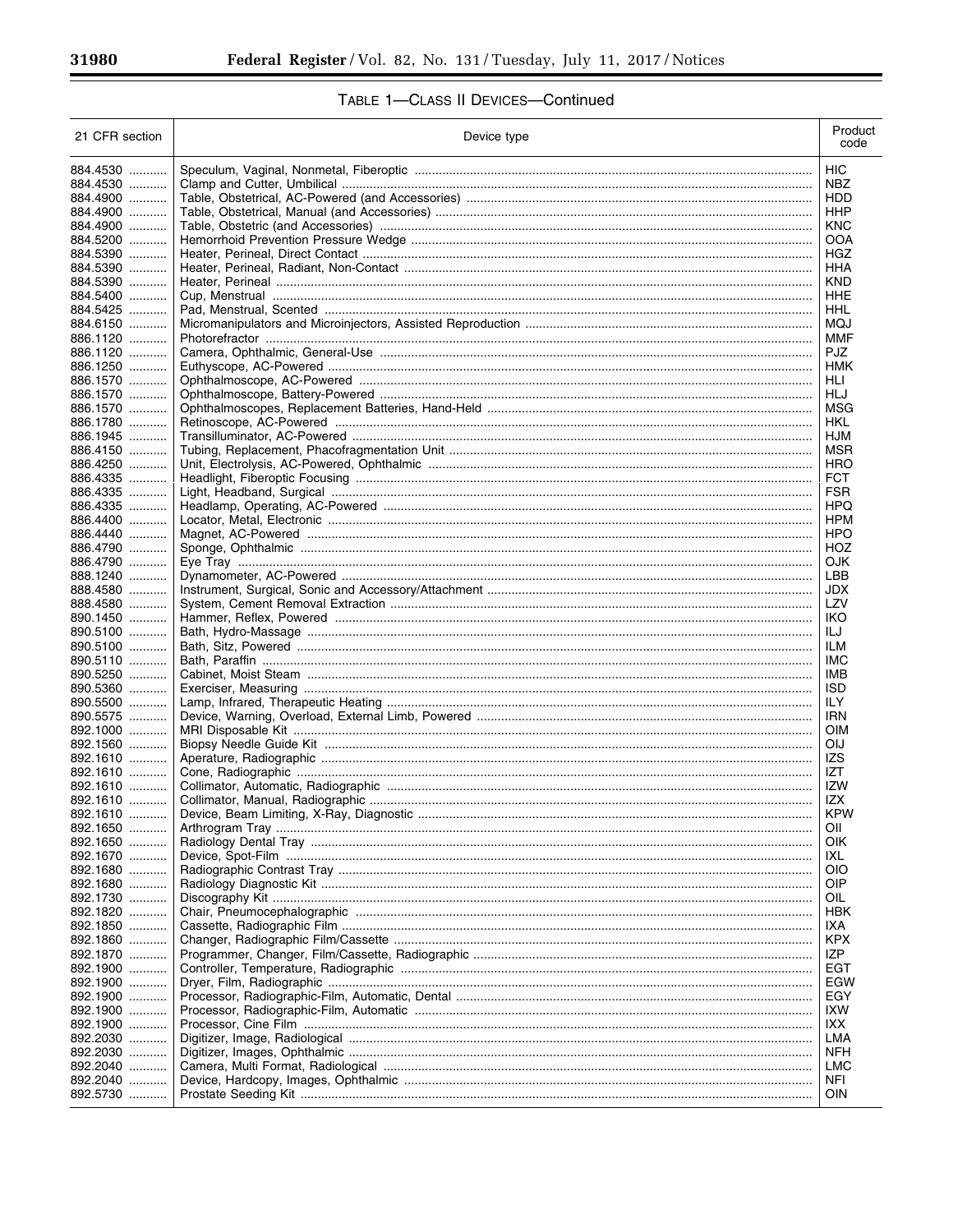In table 2, FDA is identifying a list of class II devices that no longer require premarket notification under section 510(k) of the FD&C Act, subject to the general limitations to the exemptions

found in §§ 862.9 to 892.9, as well as the indicated partial exemption limitations. Devices listed in table 2 are now exempt, but only if they are in concurrent compliance with both the

partial exemption limitation specified in table 2 and its corresponding general limitation found in the .9 section of Parts 862 to 892 of Title 21 of the CFR.

## TABLE 2—CLASS II DEVICES

| 21 CFR Section | Device type                                | Exempt<br>product code | Former<br>product<br>code<br>(non-exempt) | Partial exemption limitation                                                                                                                                                                                                                                                                                                                                                                                                                                                       |
|----------------|--------------------------------------------|------------------------|-------------------------------------------|------------------------------------------------------------------------------------------------------------------------------------------------------------------------------------------------------------------------------------------------------------------------------------------------------------------------------------------------------------------------------------------------------------------------------------------------------------------------------------|
| 862.3100       | Enzyme Immunoassay, Am-<br>phetamine.      | PUX                    | DKZ                                       | Exemption is limited to test systems intended for employ-<br>ment and insurance testing that include a statement in<br>their labeling that the device is intended solely for use in<br>employment and insurance testing, and does not include<br>test systems intended for Federal drug testing programs<br>(e.g., programs run by the Substance Abuse and Mental<br>Health Services Administration (SAMHSA), the Depart-<br>ment of Transportation (DOT), and the U.S. military.) |
| 862.3100       | Radioimmunoassay, Amphet-<br>amine.        | PUX                    | DJP                                       | Exemption is limited to test systems intended for employ-<br>ment and insurance testing that include a statement in<br>their labeling that the device is intended solely for use in<br>employment and insurance testing, and does not include<br>test systems intended for Federal drug testing programs<br>(e.g., programs run by the Substance Abuse and Mental<br>Health Services Administration (SAMHSA), the Depart-<br>ment of Transportation (DOT), and the U.S. military.) |
| 862.3100       | Thin Layer Chromatography,<br>Amphetamine. | PUX                    | DIT                                       | Exemption is limited to test systems intended for employ-<br>ment and insurance testing that include a statement in<br>their labeling that the device is intended solely for use in<br>employment and insurance testing, and does not include<br>test systems intended for Federal drug testing programs<br>(e.g., programs run by the Substance Abuse and Mental<br>Health Services Administration (SAMHSA), the Depart-<br>ment of Transportation (DOT), and the U.S. military.) |
| 862.3100       | Gas Chromatography, Am-<br>phetamine.      | PUX                    | DOD                                       | Exemption is limited to test systems intended for employ-<br>ment and insurance testing that include a statement in<br>their labeling that the device is intended solely for use in<br>employment and insurance testing, and does not include<br>test systems intended for Federal drug testing programs<br>(e.g., programs run by the Substance Abuse and Mental<br>Health Services Administration (SAMHSA), the Depart-<br>ment of Transportation (DOT), and the U.S. military.) |
| 862.3100       | Liquid Chromatography, Am-<br>phetamine.   | PUX                    | DNI                                       | Exemption is limited to test systems intended for employ-<br>ment and insurance testing that include a statement in<br>their labeling that the device is intended solely for use in<br>employment and insurance testing, and does not include<br>test systems intended for Federal drug testing programs<br>(e.g., programs run by the Substance Abuse and Mental<br>Health Services Administration (SAMHSA), the Depart-<br>ment of Transportation (DOT), and the U.S. military.) |
| 862.3100       | Free Radical Assay, Amphet-<br>amine.      | <b>PUX</b>             | DJL                                       | Exemption is limited to test systems intended for employ-<br>ment and insurance testing that include a statement in<br>their labeling that the device is intended solely for use in<br>employment and insurance testing, and does not include<br>test systems intended for Federal drug testing programs<br>(e.g., programs run by the Substance Abuse and Mental<br>Health Services Administration (SAMHSA), the Depart-<br>ment of Transportation (DOT), and the U.S. military.) |
| 862.3150       | Enzyme Immunoassay, Bar-<br>biturate.      | <b>PUY</b>             | DIS                                       | Exemption is limited to test systems intended for employ-<br>ment and insurance testing that include a statement in<br>their labeling that the device is intended solely for use in<br>employment and insurance testing, and does not include<br>test systems intended for Federal drug testing programs<br>(e.g., programs run by the Substance Abuse and Mental<br>Health Services Administration (SAMHSA), the Depart-<br>ment of Transportation (DOT), and the U.S. military.) |

۰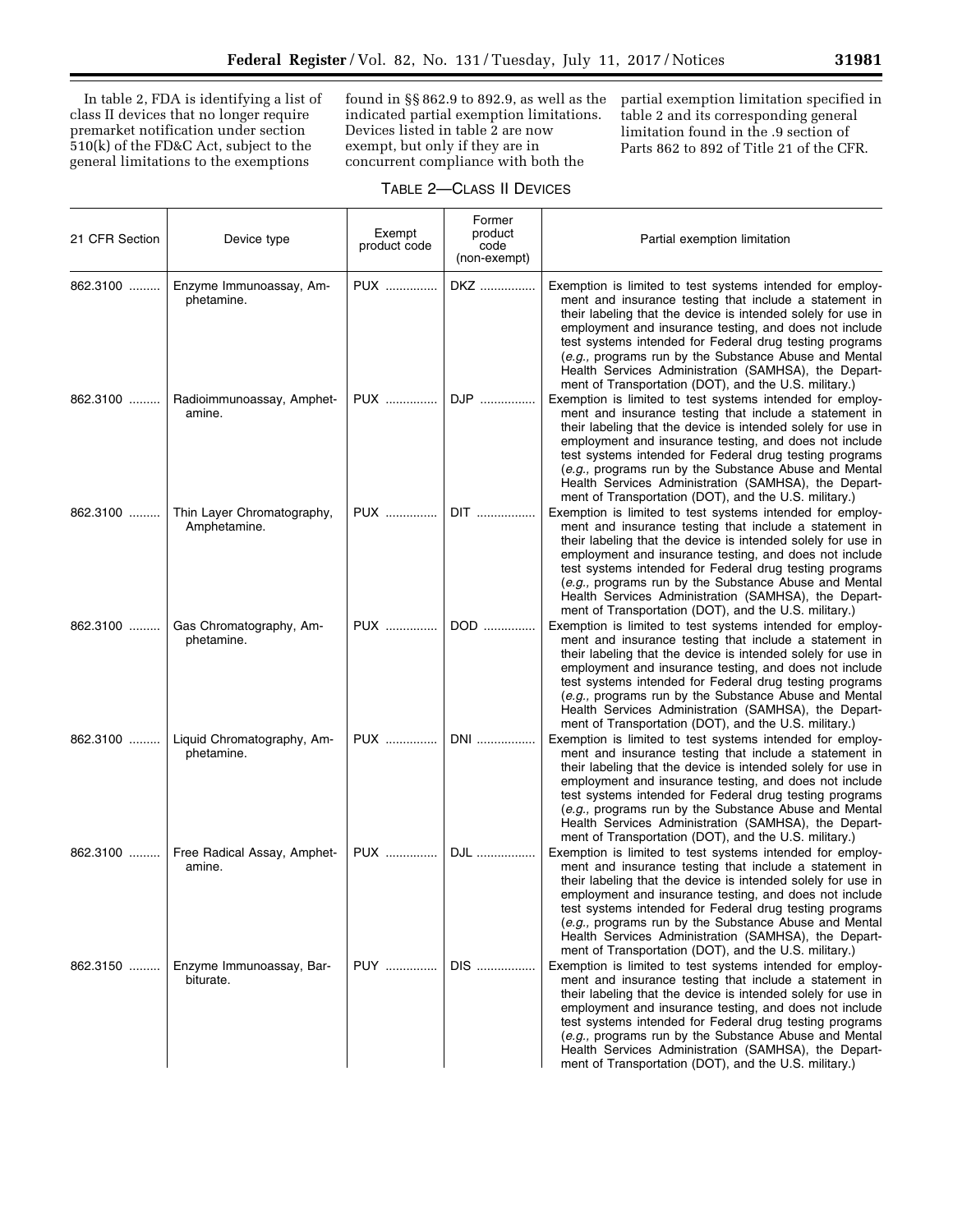| 21 CFR Section | Device type                                                  | Exempt<br>product code | Former<br>product<br>code<br>(non-exempt) | Partial exemption limitation                                                                                                                                                                                                                                                                                                                                                                                                                                                                                                                |
|----------------|--------------------------------------------------------------|------------------------|-------------------------------------------|---------------------------------------------------------------------------------------------------------------------------------------------------------------------------------------------------------------------------------------------------------------------------------------------------------------------------------------------------------------------------------------------------------------------------------------------------------------------------------------------------------------------------------------------|
| 862.3150       | Radioimmunoassay, Barbitu-<br>rate.                          | <b>PUY</b>             | DKN                                       | Exemption is limited to test systems intended for employ-<br>ment and insurance testing that include a statement in<br>their labeling that the device is intended solely for use in<br>employment and insurance testing, and does not include<br>test systems intended for Federal drug testing programs<br>(e.g., programs run by the Substance Abuse and Mental<br>Health Services Administration (SAMHSA), the Depart-<br>ment of Transportation (DOT), and the U.S. military.)                                                          |
| 862.3150       | Thin Layer Chromatography,<br>Barbiturate.                   | <b>PUY</b>             | DKX                                       | Exemption is limited to test systems intended for employ-<br>ment and insurance testing that include a statement in<br>their labeling that the device is intended solely for use in<br>employment and insurance testing, and does not include<br>test systems intended for Federal drug testing programs<br>(e.g., programs run by the Substance Abuse and Mental<br>Health Services Administration (SAMHSA), the Depart-<br>ment of Transportation (DOT), and the U.S. military.)                                                          |
| 862.3150       | Mercury Dithiazone, Colorim-<br>etry, Barbiturate.           | <b>PUY</b>             | DJN                                       | Exemption is limited to test systems intended for employ-<br>ment and insurance testing that include a statement in<br>their labeling that the device is intended solely for use in<br>employment and insurance testing, and does not include<br>test systems intended for Federal drug testing programs<br>(e.g., programs run by the Substance Abuse and Mental<br>Health Services Administration (SAMHSA), the Depart-<br>ment of Transportation (DOT), and the U.S. military.)                                                          |
|                | 862.3150    Hemagglutination Inhibition,<br>Barbiturate.     | PUY                    | DLX                                       | Exemption is limited to test systems intended for employ-<br>ment and insurance testing that include a statement in<br>their labeling that the device is intended solely for use in<br>employment and insurance testing, and does not include<br>test systems intended for Federal drug testing programs<br>(e.g., programs run by the Substance Abuse and Mental<br>Health Services Administration (SAMHSA), the Depart-                                                                                                                   |
| 862.3150       | Gas Liquid Chromatography,<br>Barbiturate.                   | <b>PUY</b>             | DMF                                       | ment of Transportation (DOT), and the U.S. military.)<br>Exemption is limited to test systems intended for employ-<br>ment and insurance testing that include a statement in<br>their labeling that the device is intended solely for use in<br>employment and insurance testing, and does not include<br>test systems intended for Federal drug testing programs<br>(e.g., programs run by the Substance Abuse and Mental<br>Health Services Administration (SAMHSA), the Depart-<br>ment of Transportation (DOT), and the U.S. military.) |
| 862.3150       | High Pressure Liquid Chro-<br>matography, Barbiturate.       | PUY                    | KZY                                       | Exemption is limited to test systems intended for employ-<br>ment and insurance testing that include a statement in<br>their labeling that the device is intended solely for use in<br>employment and insurance testing, and does not include<br>test systems intended for Federal drug testing programs<br>(e.g., programs run by the Substance Abuse and Mental<br>Health Services Administration (SAMHSA), the Depart-<br>ment of Transportation (DOT), and the U.S. military.)                                                          |
| 862.3170       | Enzyme Immunoassay,<br>Benzodiazepine.                       | <b>PUZ</b>             | JXM                                       | Exemption is limited to test systems intended for employ-<br>ment and insurance testing that include a statement in<br>their labeling that the device is intended solely for use in<br>employment and insurance testing, and does not include<br>test systems intended for Federal drug testing programs<br>(e.g., programs run by the Substance Abuse and Mental<br>Health Services Administration (SAMHSA), the Depart-<br>ment of Transportation (DOT), and the U.S. military.)                                                          |
| 862.3170       | High Pressure Liquid Chro-<br>matography,<br>Benzodiazepine. | PUZ                    | LAA                                       | Exemption is limited to test systems intended for employ-<br>ment and insurance testing that include a statement in<br>their labeling that the device is intended solely for use in<br>employment and insurance testing, and does not include<br>test systems intended for Federal drug testing programs<br>(e.g., programs run by the Substance Abuse and Mental<br>Health Services Administration (SAMHSA), the Depart-<br>ment of Transportation (DOT), and the U.S. military.)                                                          |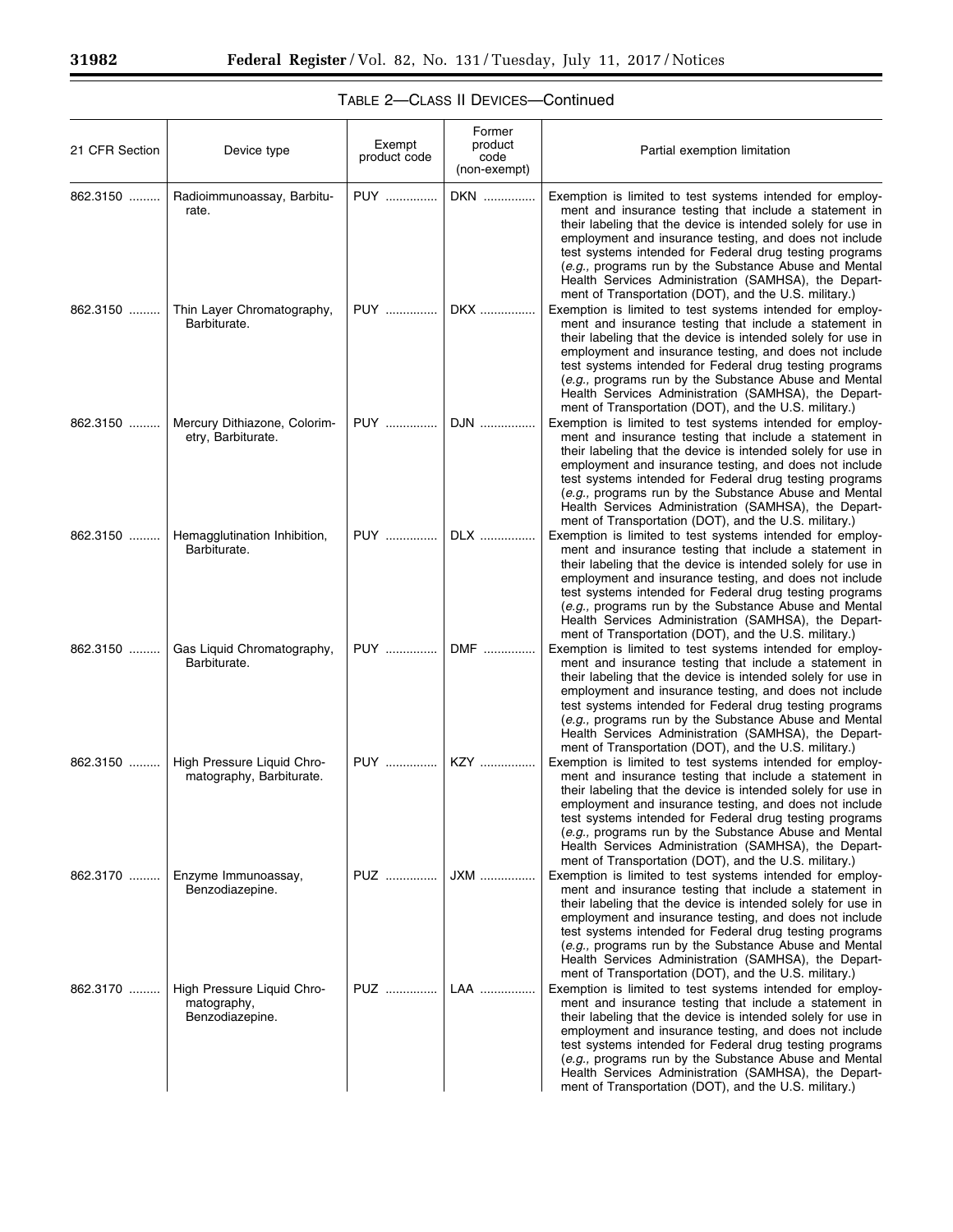| 31983 |  |  |
|-------|--|--|
|       |  |  |

| 21 CFR Section | Device type                                                    | Exempt<br>product code | Former<br>product<br>code<br>(non-exempt) | Partial exemption limitation                                                                                                                                                                                                                                                                                                                                                                                                                                                       |
|----------------|----------------------------------------------------------------|------------------------|-------------------------------------------|------------------------------------------------------------------------------------------------------------------------------------------------------------------------------------------------------------------------------------------------------------------------------------------------------------------------------------------------------------------------------------------------------------------------------------------------------------------------------------|
| 862.3170       | Test, Benzodiazepine, Over<br>The Counter.                     | PUZ                    | <b>NFV</b>                                | Exemption is limited to test systems intended for employ-<br>ment and insurance testing that include a statement in<br>their labeling that the device is intended solely for use in<br>employment and insurance testing, and does not include<br>test systems intended for Federal drug testing programs<br>(e.g., programs run by the Substance Abuse and Mental<br>Health Services Administration (SAMHSA), the Depart-<br>ment of Transportation (DOT), and the U.S. military.) |
| 862.3170       | Gas Chromatography,<br>Benzodiazepine.                         | PUZ                    | KZZ                                       | Exemption is limited to test systems intended for employ-<br>ment and insurance testing that include a statement in<br>their labeling that the device is intended solely for use in<br>employment and insurance testing, and does not include<br>test systems intended for Federal drug testing programs<br>(e.g., programs run by the Substance Abuse and Mental<br>Health Services Administration (SAMHSA), the Depart-<br>ment of Transportation (DOT), and the U.S. military.) |
| 862.3170       | Thin Layer Chromatography,<br>Benzodiazepine.                  | PUZ                    | LAB                                       | Exemption is limited to test systems intended for employ-<br>ment and insurance testing that include a statement in<br>their labeling that the device is intended solely for use in<br>employment and insurance testing, and does not include<br>test systems intended for Federal drug testing programs<br>(e.g., programs run by the Substance Abuse and Mental<br>Health Services Administration (SAMHSA), the Depart-<br>ment of Transportation (DOT), and the U.S. military.) |
| 862.3250       | Enzyme Immunoassay, Co-<br>caine and Cocaine Metabo-<br>lites. | <b>PVA</b>             | DIO                                       | Exemption is limited to test systems intended for employ-<br>ment and insurance testing that include a statement in<br>their labeling that the device is intended solely for use in<br>employment and insurance testing, and does not include<br>test systems intended for Federal drug testing programs<br>(e.g., programs run by the Substance Abuse and Mental<br>Health Services Administration (SAMHSA), the Depart-<br>ment of Transportation (DOT), and the U.S. military.) |
| 862.3250       | Radioimmunoassay, Cocaine<br>Metabolite.                       | <b>PVA</b>             | <b>KLN</b>                                | Exemption is limited to test systems intended for employ-<br>ment and insurance testing that include a statement in<br>their labeling that the device is intended solely for use in<br>employment and insurance testing, and does not include<br>test systems intended for Federal drug testing programs<br>(e.g., programs run by the Substance Abuse and Mental<br>Health Services Administration (SAMHSA), the Depart-<br>ment of Transportation (DOT), and the U.S. military.) |
| 862.3250       | Enzyme Immunoassay, Co-<br>caine.                              | PVA                    | JXO                                       | Exemption is limited to test systems intended for employ-<br>ment and insurance testing that include a statement in<br>their labeling that the device is intended solely for use in<br>employment and insurance testing, and does not include<br>test systems intended for Federal drug testing programs<br>(e.g., programs run by the Substance Abuse and Mental<br>Health Services Administration (SAMHSA), the Depart-<br>ment of Transportation (DOT), and the U.S. military.) |
| 862.3250       | Hemagglutination, Cocaine<br>Metabolites<br>(Benzoylecgonine). | <b>PVA</b>             | DLN                                       | Exemption is limited to test systems intended for employ-<br>ment and insurance testing that include a statement in<br>their labeling that the device is intended solely for use in<br>employment and insurance testing, and does not include<br>test systems intended for Federal drug testing programs<br>(e.g., programs run by the Substance Abuse and Mental<br>Health Services Administration (SAMHSA), the Depart-<br>ment of Transportation (DOT), and the U.S. military.) |
| 862.3250       | Thin Layer Chromatography,<br>Cocaine.                         | <b>PVA</b>             | DMN                                       | Exemption is limited to test systems intended for employ-<br>ment and insurance testing that include a statement in<br>their labeling that the device is intended solely for use in<br>employment and insurance testing, and does not include<br>test systems intended for Federal drug testing programs<br>(e.g., programs run by the Substance Abuse and Mental<br>Health Services Administration (SAMHSA), the Depart-<br>ment of Transportation (DOT), and the U.S. military.) |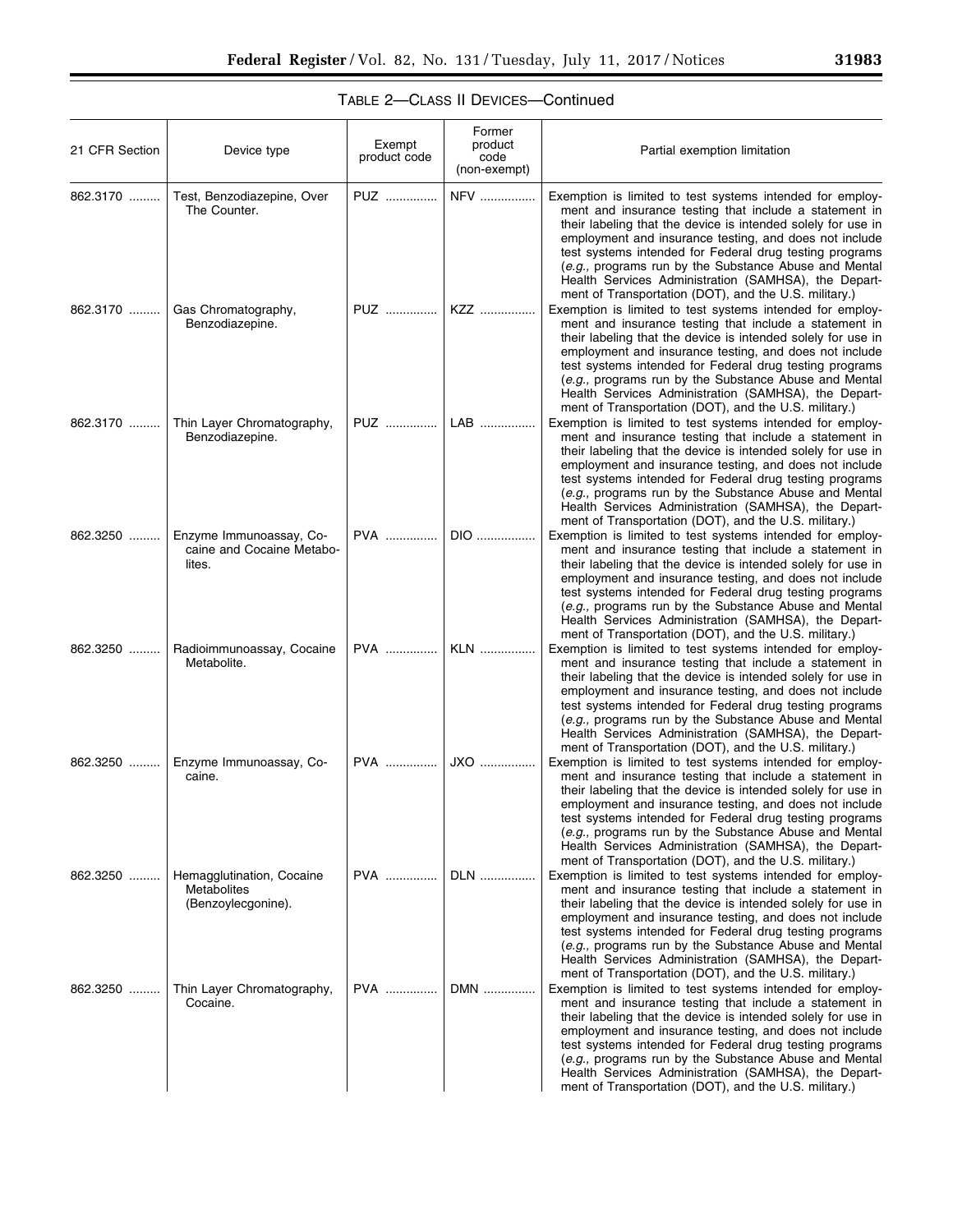| 21 CFR Section | Device type                                                                   | Exempt<br>product code | Former<br>product<br>code<br>(non-exempt) | Partial exemption limitation                                                                                                                                                                                                                                                                                                                                                                                                                                                       |
|----------------|-------------------------------------------------------------------------------|------------------------|-------------------------------------------|------------------------------------------------------------------------------------------------------------------------------------------------------------------------------------------------------------------------------------------------------------------------------------------------------------------------------------------------------------------------------------------------------------------------------------------------------------------------------------|
| 862.3250       | Free Radical Assay, Cocaine                                                   | PVA                    | DIR                                       | Exemption is limited to test systems intended for employ-<br>ment and insurance testing that include a statement in<br>their labeling that the device is intended solely for use in<br>employment and insurance testing, and does not include<br>test systems intended for Federal drug testing programs<br>(e.g., programs run by the Substance Abuse and Mental<br>Health Services Administration (SAMHSA), the Depart-<br>ment of Transportation (DOT), and the U.S. military.) |
| 862.3250       | Gas Chromatography, Co-<br>caine.                                             | <b>PVA</b>             | $DIN$                                     | Exemption is limited to test systems intended for employ-<br>ment and insurance testing that include a statement in<br>their labeling that the device is intended solely for use in<br>employment and insurance testing, and does not include<br>test systems intended for Federal drug testing programs<br>(e.g., programs run by the Substance Abuse and Mental<br>Health Services Administration (SAMHSA), the Depart-<br>ment of Transportation (DOT), and the U.S. military.) |
| 862.3250       | Thin Layer Chromatography,<br>Benzoylecgonine.                                | <b>PVA</b>             | DOM                                       | Exemption is limited to test systems intended for employ-<br>ment and insurance testing that include a statement in<br>their labeling that the device is intended solely for use in<br>employment and insurance testing, and does not include<br>test systems intended for Federal drug testing programs<br>(e.g., programs run by the Substance Abuse and Mental<br>Health Services Administration (SAMHSA), the Depart-<br>ment of Transportation (DOT), and the U.S. military.) |
| 862.3250       | High Pressure Liquid Chro-<br>matography, Cocaine and<br>Cocaine Metabolites. | <b>PVA</b>             | LAC                                       | Exemption is limited to test systems intended for employ-<br>ment and insurance testing that include a statement in<br>their labeling that the device is intended solely for use in<br>employment and insurance testing, and does not include<br>test systems intended for Federal drug testing programs<br>(e.g., programs run by the Substance Abuse and Mental<br>Health Services Administration (SAMHSA), the Depart-<br>ment of Transportation (DOT), and the U.S. military.) |
| 862.3270       | High Pressure Liquid Chro-<br>matography, Codeine.                            | PVB                    | LAE                                       | Exemption is limited to test systems intended for employ-<br>ment and insurance testing that include a statement in<br>their labeling that the device is intended solely for use in<br>employment and insurance testing, and does not include<br>test systems intended for Federal drug testing programs<br>(e.g., programs run by the Substance Abuse and Mental<br>Health Services Administration (SAMHSA), the Depart-<br>ment of Transportation (DOT), and the U.S. military.) |
| 862.3270       | Thin Layer Chromatography,<br>Codeine.                                        | PVB                    | DLD                                       | Exemption is limited to test systems intended for employ-<br>ment and insurance testing that include a statement in<br>their labeling that the device is intended solely for use in<br>employment and insurance testing, and does not include<br>test systems intended for Federal drug testing programs<br>(e.g., programs run by the Substance Abuse and Mental<br>Health Services Administration (SAMHSA), the Depart-<br>ment of Transportation (DOT), and the U.S. military.) |
| 862.3270       | Gas Chromatography, Co-<br>deine.                                             | PVB                    | LAD                                       | Exemption is limited to test systems intended for employ-<br>ment and insurance testing that include a statement in<br>their labeling that the device is intended solely for use in<br>employment and insurance testing, and does not include<br>test systems intended for Federal drug testing programs<br>(e.g., programs run by the Substance Abuse and Mental<br>Health Services Administration (SAMHSA), the Depart-<br>ment of Transportation (DOT), and the U.S. military.) |
| 862.3580       | Radioimmunoassay, LSD<br>$(125 - I).$                                         | <b>PVC</b>             | DLB                                       | Exemption is limited to test systems intended for employ-<br>ment and insurance testing that include a statement in<br>their labeling that the device is intended solely for use in<br>employment and insurance testing, and does not include<br>test systems intended for Federal drug testing programs<br>(e.g., programs run by the Substance Abuse and Mental<br>Health Services Administration (SAMHSA), the Depart-<br>ment of Transportation (DOT), and the U.S. military.) |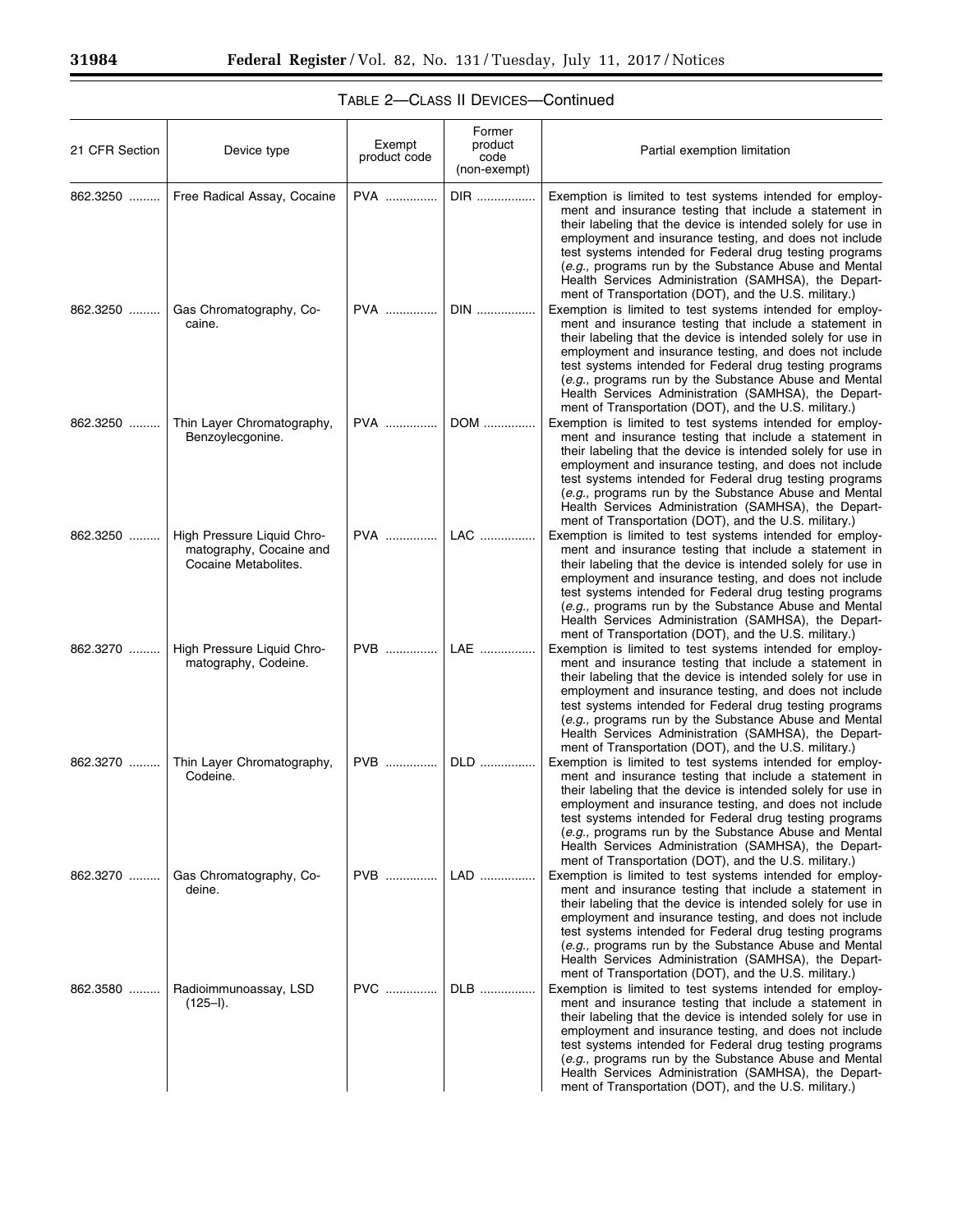|  | 31985 |  |
|--|-------|--|
|  |       |  |

| 21 CFR Section | Device type                                                     | Exempt<br>product code | Former<br>product<br>code<br>(non-exempt) | Partial exemption limitation                                                                                                                                                                                                                                                                                                                                                                                                                                                       |
|----------------|-----------------------------------------------------------------|------------------------|-------------------------------------------|------------------------------------------------------------------------------------------------------------------------------------------------------------------------------------------------------------------------------------------------------------------------------------------------------------------------------------------------------------------------------------------------------------------------------------------------------------------------------------|
| 862.3580       | Free Radical Assay, LSD                                         | <b>PVC</b>             | DOL                                       | Exemption is limited to test systems intended for employ-<br>ment and insurance testing that include a statement in<br>their labeling that the device is intended solely for use in<br>employment and insurance testing, and does not include<br>test systems intended for Federal drug testing programs<br>(e.g., programs run by the Substance Abuse and Mental<br>Health Services Administration (SAMHSA), the Depart-<br>ment of Transportation (DOT), and the U.S. military.) |
| 862.3610       | Gas Chromatography, Meth-<br>amphetamine.                       | <b>PVD</b>             | LAF                                       | Exemption is limited to test systems intended for employ-<br>ment and insurance testing that include a statement in<br>their labeling that the device is intended solely for use in<br>employment and insurance testing, and does not include<br>test systems intended for Federal drug testing programs<br>(e.g., programs run by the Substance Abuse and Mental<br>Health Services Administration (SAMHSA), the Depart-<br>ment of Transportation (DOT), and the U.S. military.) |
| 862.3610       | Thin Layer Chromatography,<br>Methamphetamine.                  | PVD                    | DJC                                       | Exemption is limited to test systems intended for employ-<br>ment and insurance testing that include a statement in<br>their labeling that the device is intended solely for use in<br>employment and insurance testing, and does not include<br>test systems intended for Federal drug testing programs<br>(e.g., programs run by the Substance Abuse and Mental<br>Health Services Administration (SAMHSA), the Depart-<br>ment of Transportation (DOT), and the U.S. military.) |
| 862.3610       | High Pressure Liquid Chro-<br>matography, Methamphet-<br>amine. | PVD                    | LAG                                       | Exemption is limited to test systems intended for employ-<br>ment and insurance testing that include a statement in<br>their labeling that the device is intended solely for use in<br>employment and insurance testing, and does not include<br>test systems intended for Federal drug testing programs<br>(e.g., programs run by the Substance Abuse and Mental<br>Health Services Administration (SAMHSA), the Depart-<br>ment of Transportation (DOT), and the U.S. military.) |
| 862.3610       | Test, Methamphetamine,<br>Over The Counter.                     | PVD                    | NGG                                       | Exemption is limited to test systems intended for employ-<br>ment and insurance testing that include a statement in<br>their labeling that the device is intended solely for use in<br>employment and insurance testing, and does not include<br>test systems intended for Federal drug testing programs<br>(e.g., programs run by the Substance Abuse and Mental<br>Health Services Administration (SAMHSA), the Depart-<br>ment of Transportation (DOT), and the U.S. military.) |
| 862.3620       | Enzyme Immunoassay, Meth-<br>adone.                             | PVE                    | DJR                                       | Exemption is limited to test systems intended for employ-<br>ment and insurance testing that include a statement in<br>their labeling that the device is intended solely for use in<br>employment and insurance testing, and does not include<br>test systems intended for Federal drug testing programs<br>(e.g., programs run by the Substance Abuse and Mental<br>Health Services Administration (SAMHSA), the Depart-<br>ment of Transportation (DOT), and the U.S. military.) |
| 862.3620       | Hemagglutination Inhibition,<br>Methadone.                      | <b>PVE</b>             | DIW                                       | Exemption is limited to test systems intended for employ-<br>ment and insurance testing that include a statement in<br>their labeling that the device is intended solely for use in<br>employment and insurance testing, and does not include<br>test systems intended for Federal drug testing programs<br>(e.g., programs run by the Substance Abuse and Mental<br>Health Services Administration (SAMHSA), the Depart-<br>ment of Transportation (DOT), and the U.S. military.) |
| 862.3620       | Gas Chromatography, Metha-<br>done.                             | PVE                    | DMB                                       | Exemption is limited to test systems intended for employ-<br>ment and insurance testing that include a statement in<br>their labeling that the device is intended solely for use in<br>employment and insurance testing, and does not include<br>test systems intended for Federal drug testing programs<br>(e.g., programs run by the Substance Abuse and Mental<br>Health Services Administration (SAMHSA), the Depart-<br>ment of Transportation (DOT), and the U.S. military.) |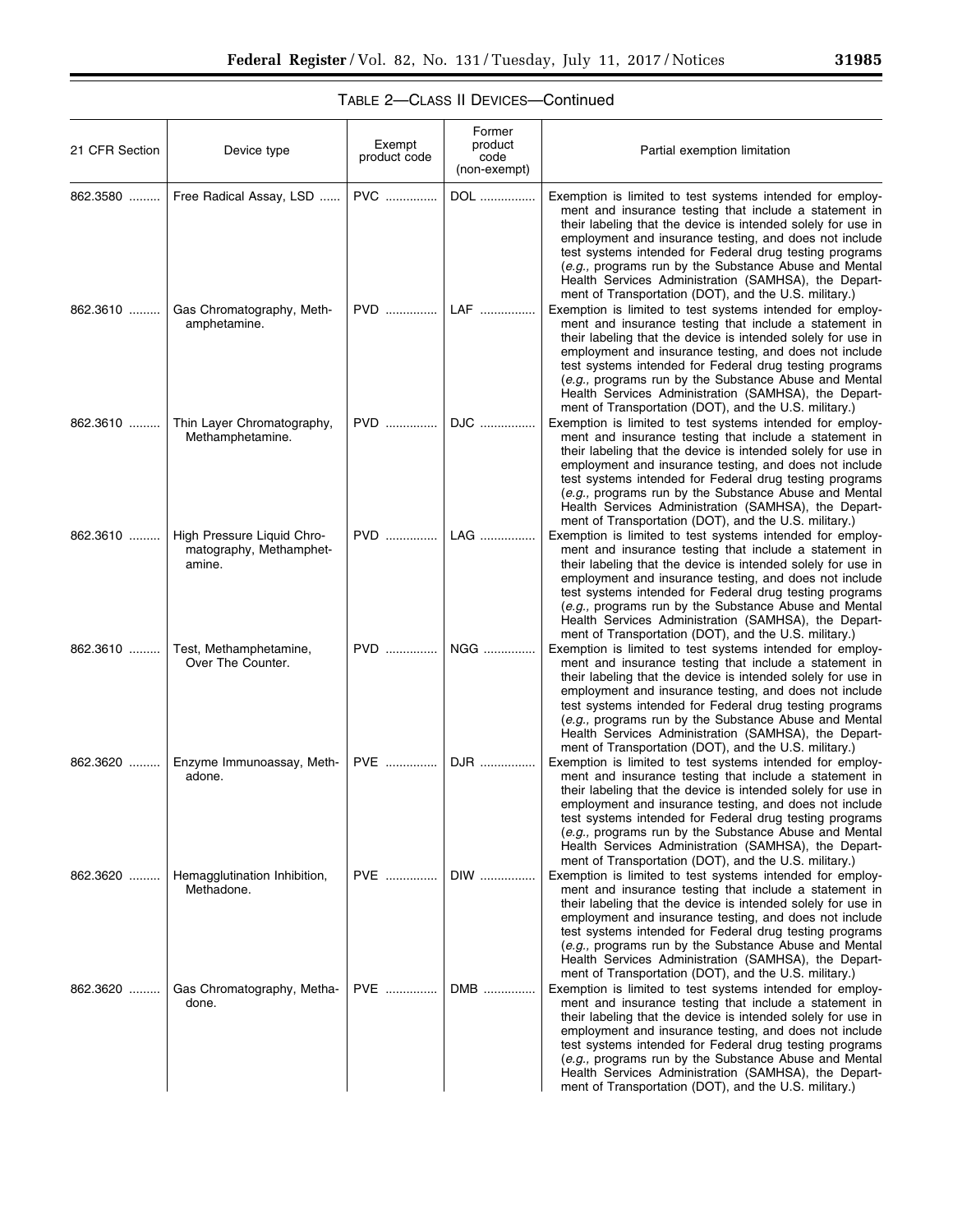| 21 CFR Section | Device type                                                                         | Exempt<br>product code | Former<br>product<br>code<br>(non-exempt) | Partial exemption limitation                                                                                                                                                                                                                                                                                                                                                                                                                                                       |
|----------------|-------------------------------------------------------------------------------------|------------------------|-------------------------------------------|------------------------------------------------------------------------------------------------------------------------------------------------------------------------------------------------------------------------------------------------------------------------------------------------------------------------------------------------------------------------------------------------------------------------------------------------------------------------------------|
| 862.3620       | Thin Layer Chromatography,<br>Methadone.                                            | PVE                    | DKR                                       | Exemption is limited to test systems intended for employ-<br>ment and insurance testing that include a statement in<br>their labeling that the device is intended solely for use in<br>employment and insurance testing, and does not include<br>test systems intended for Federal drug testing programs<br>(e.g., programs run by the Substance Abuse and Mental<br>Health Services Administration (SAMHSA), the Depart-<br>ment of Transportation (DOT), and the U.S. military.) |
| 862.3620       | Liquid Chromatography,<br>Methadone.                                                | <b>PVE</b>             | DNT                                       | Exemption is limited to test systems intended for employ-<br>ment and insurance testing that include a statement in<br>their labeling that the device is intended solely for use in<br>employment and insurance testing, and does not include<br>test systems intended for Federal drug testing programs<br>(e.g., programs run by the Substance Abuse and Mental<br>Health Services Administration (SAMHSA), the Depart-<br>ment of Transportation (DOT), and the U.S. military.) |
| 862.3620       | Free Radical Assay, Metha-<br>done.                                                 | PVE                    | DPP                                       | Exemption is limited to test systems intended for employ-<br>ment and insurance testing that include a statement in<br>their labeling that the device is intended solely for use in<br>employment and insurance testing, and does not include<br>test systems intended for Federal drug testing programs<br>(e.g., programs run by the Substance Abuse and Mental<br>Health Services Administration (SAMHSA), the Depart-<br>ment of Transportation (DOT), and the U.S. military.) |
| 862.3630       | Radioimmunoassay, Metha-<br>qualone.                                                | <b>PVF</b>             | KXS                                       | Exemption is limited to test systems intended for employ-<br>ment and insurance testing that include a statement in<br>their labeling that the device is intended solely for use in<br>employment and insurance testing, and does not include<br>test systems intended for Federal drug testing programs<br>(e.g., programs run by the Substance Abuse and Mental<br>Health Services Administration (SAMHSA), the Depart-<br>ment of Transportation (DOT), and the U.S. military.) |
| 862.3640       | Thin Layer Chromatography,<br>Morphine.                                             | PVG                    | DNK                                       | Exemption is limited to test systems intended for employ-<br>ment and insurance testing that include a statement in<br>their labeling that the device is intended solely for use in<br>employment and insurance testing, and does not include<br>test systems intended for Federal drug testing programs<br>(e.g., programs run by the Substance Abuse and Mental<br>Health Services Administration (SAMHSA), the Depart-<br>ment of Transportation (DOT), and the U.S. military.) |
| $862.3640$     | Radioimmunoassay, Mor-<br>phine (123-I), Goat Anti-<br>body Ammonium Sulfate<br>Sep | PVG                    | DOE                                       | Exemption is limited to test systems intended for employ-<br>ment and insurance testing that include a statement in<br>their labeling that the device is intended solely for use in<br>employment and insurance testing, and does not include<br>test systems intended for Federal drug testing programs<br>(e.g., programs run by the Substance Abuse and Mental<br>Health Services Administration (SAMHSA), the Depart-<br>ment of Transportation (DOT), and the U.S. military.) |
| 862.3640       | Fluorometry, Morphine                                                               | PVG                    | DJJ                                       | Exemption is limited to test systems intended for employ-<br>ment and insurance testing that include a statement in<br>their labeling that the device is intended solely for use in<br>employment and insurance testing, and does not include<br>test systems intended for Federal drug testing programs<br>(e.g., programs run by the Substance Abuse and Mental<br>Health Services Administration (SAMHSA), the Depart-<br>ment of Transportation (DOT), and the U.S. military.) |
| 862.3640       | Liquid Chromatography, Mor-<br>phine.                                               | $PVG$                  | DPK                                       | Exemption is limited to test systems intended for employ-<br>ment and insurance testing that include a statement in<br>their labeling that the device is intended solely for use in<br>employment and insurance testing, and does not include<br>test systems intended for Federal drug testing programs<br>(e.g., programs run by the Substance Abuse and Mental<br>Health Services Administration (SAMHSA), the Depart-<br>ment of Transportation (DOT), and the U.S. military.) |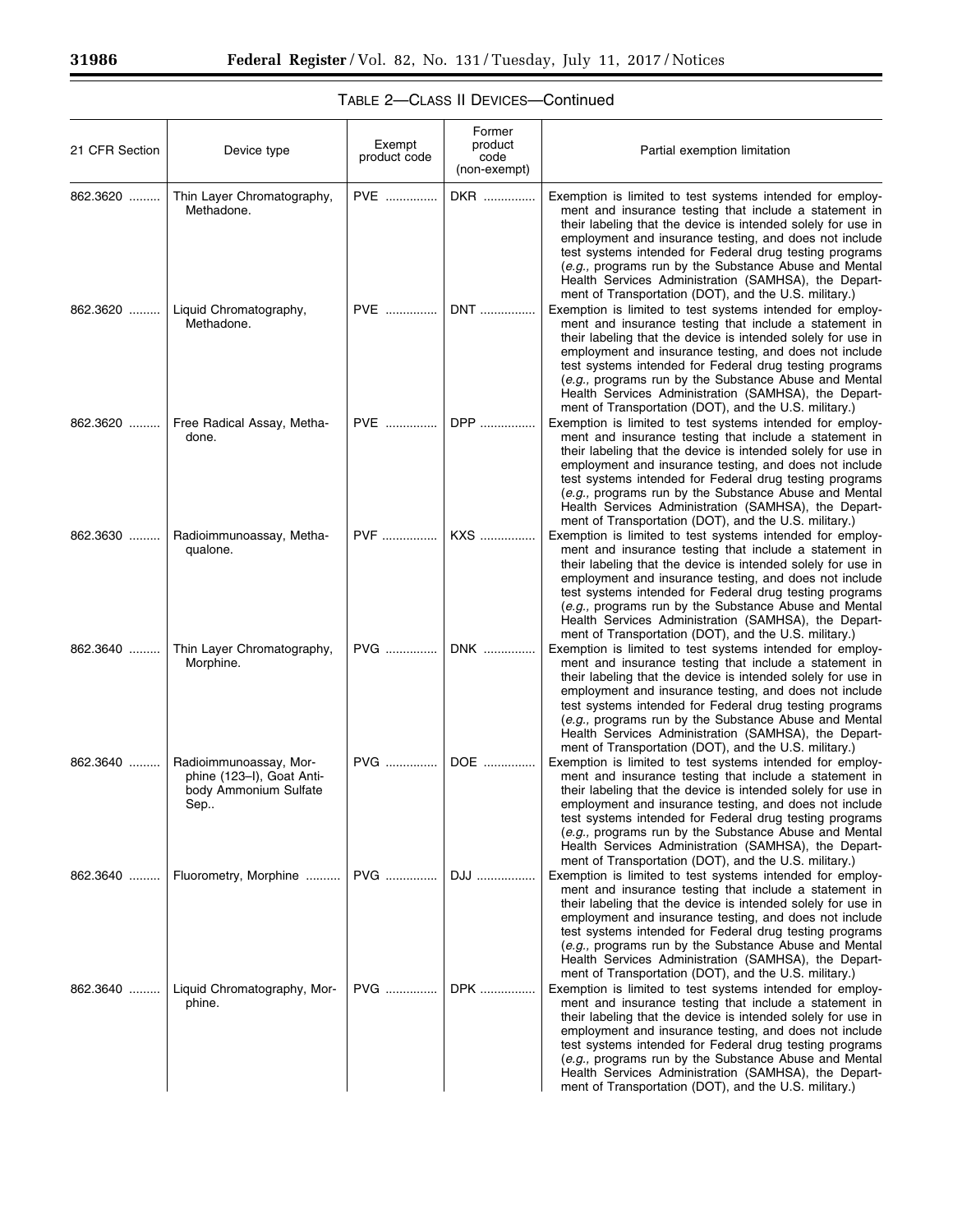| 21 CFR Section | Device type                                                                  | Exempt<br>product code | Former<br>product<br>code<br>(non-exempt) | Partial exemption limitation                                                                                                                                                                                                                                                                                                                                                                                                                                                                                                                |
|----------------|------------------------------------------------------------------------------|------------------------|-------------------------------------------|---------------------------------------------------------------------------------------------------------------------------------------------------------------------------------------------------------------------------------------------------------------------------------------------------------------------------------------------------------------------------------------------------------------------------------------------------------------------------------------------------------------------------------------------|
| 862.3640       | Gas Chromatography, Mor-<br>phine.                                           | PVG                    | DMY                                       | Exemption is limited to test systems intended for employ-<br>ment and insurance testing that include a statement in<br>their labeling that the device is intended solely for use in<br>employment and insurance testing, and does not include<br>test systems intended for Federal drug testing programs<br>(e.g., programs run by the Substance Abuse and Mental<br>Health Services Administration (SAMHSA), the Depart-<br>ment of Transportation (DOT), and the U.S. military.)                                                          |
| 862.3640       | Hemagglutination Inhibition,<br>Morphine.                                    | PVG                    | DLR                                       | Exemption is limited to test systems intended for employ-<br>ment and insurance testing that include a statement in<br>their labeling that the device is intended solely for use in<br>employment and insurance testing, and does not include<br>test systems intended for Federal drug testing programs<br>(e.g., programs run by the Substance Abuse and Mental<br>Health Services Administration (SAMHSA), the Depart-<br>ment of Transportation (DOT), and the U.S. military.)                                                          |
| 862.3640       | Free Radical Assay, Mor-<br>phine.                                           | PVG                    | DOK                                       | Exemption is limited to test systems intended for employ-<br>ment and insurance testing that include a statement in<br>their labeling that the device is intended solely for use in<br>employment and insurance testing, and does not include<br>test systems intended for Federal drug testing programs<br>(e.g., programs run by the Substance Abuse and Mental<br>Health Services Administration (SAMHSA), the Depart-<br>ment of Transportation (DOT), and the U.S. military.)                                                          |
| 862.3640       | Radioimmunoassay, Mor-<br>phine (3-H), Goat Antibody<br>Ammonium Sulfate Sep | PVG                    | DIQ                                       | Exemption is limited to test systems intended for employ-<br>ment and insurance testing that include a statement in<br>their labeling that the device is intended solely for use in<br>employment and insurance testing, and does not include<br>test systems intended for Federal drug testing programs<br>(e.g., programs run by the Substance Abuse and Mental<br>Health Services Administration (SAMHSA), the Depart-<br>ment of Transportation (DOT), and the U.S. military.)                                                          |
| 862.3640       | Radioimmunoassay, Mor-<br>phine-Barbiturate (125-I),<br>Goat Antibody.       | PVG                    | DNA                                       | Exemption is limited to test systems intended for employ-<br>ment and insurance testing that include a statement in<br>their labeling that the device is intended solely for use in<br>employment and insurance testing, and does not include<br>test systems intended for Federal drug testing programs<br>(e.g., programs run by the Substance Abuse and Mental<br>Health Services Administration (SAMHSA), the Depart-<br>ment of Transportation (DOT), and the U.S. military.)                                                          |
| 862.3650       | Enzyme Immunoassay, Opi-<br>ates.                                            | PVH                    | DJG                                       | Exemption is limited to test systems intended for employ-<br>ment and insurance testing that include a statement in<br>their labeling that the device is intended solely for use in<br>employment and insurance testing, and does not include<br>test systems intended for Federal drug testing programs<br>(e.g., programs run by the Substance Abuse and Mental<br>Health Services Administration (SAMHSA), the Depart-                                                                                                                   |
| 862.3650       | Gas Chromatography, Opi-<br>ates.                                            | <b>PVH</b>             | DJF                                       | ment of Transportation (DOT), and the U.S. military.)<br>Exemption is limited to test systems intended for employ-<br>ment and insurance testing that include a statement in<br>their labeling that the device is intended solely for use in<br>employment and insurance testing, and does not include<br>test systems intended for Federal drug testing programs<br>(e.g., programs run by the Substance Abuse and Mental<br>Health Services Administration (SAMHSA), the Depart-                                                          |
| 862.3650       | Hemagglutination, Opiates                                                    | <b>PVH</b>             | DLT                                       | ment of Transportation (DOT), and the U.S. military.)<br>Exemption is limited to test systems intended for employ-<br>ment and insurance testing that include a statement in<br>their labeling that the device is intended solely for use in<br>employment and insurance testing, and does not include<br>test systems intended for Federal drug testing programs<br>(e.g., programs run by the Substance Abuse and Mental<br>Health Services Administration (SAMHSA), the Depart-<br>ment of Transportation (DOT), and the U.S. military.) |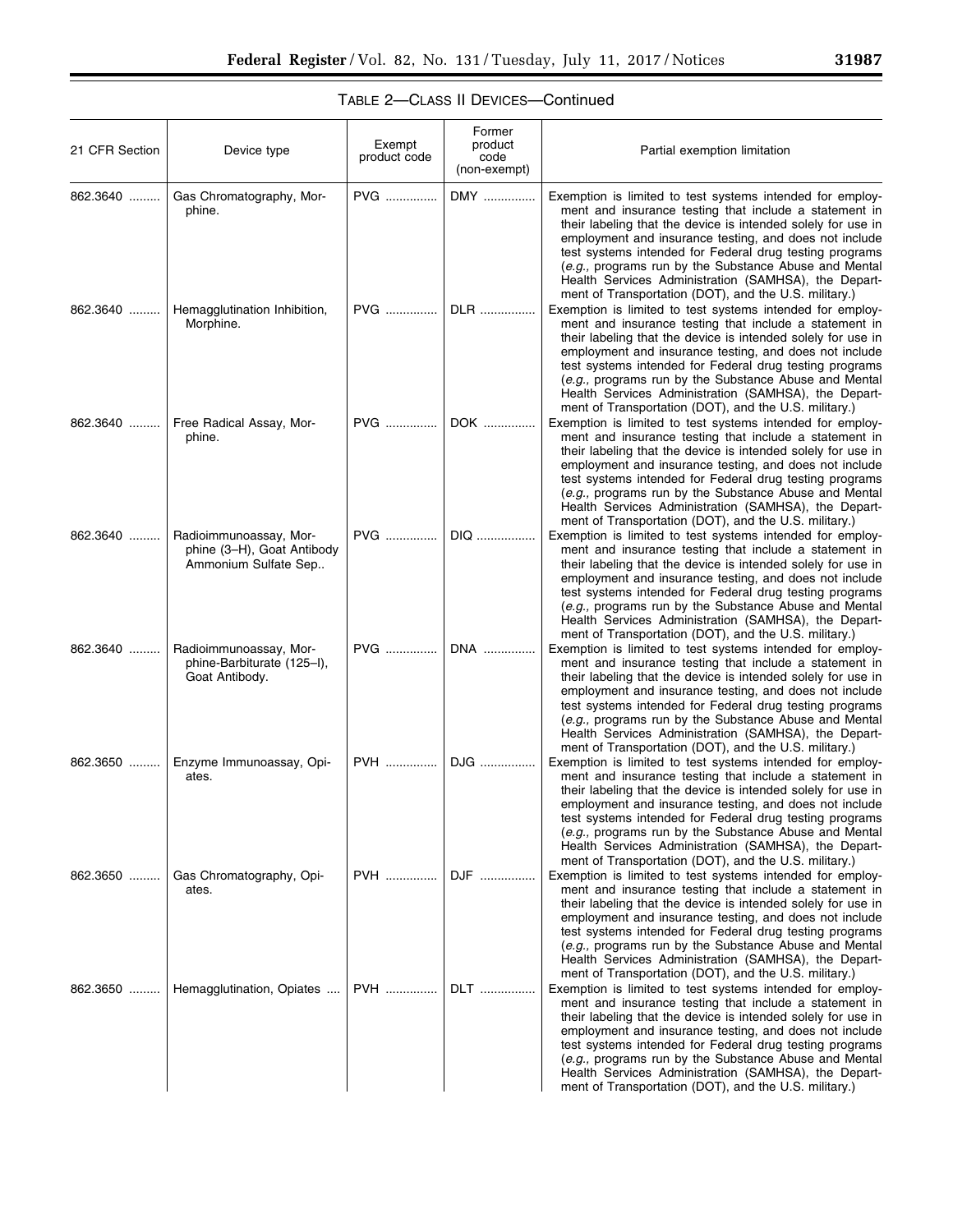| 21 CFR Section | Device type                                             | Exempt<br>product code | Former<br>product<br>code<br>(non-exempt) | Partial exemption limitation                                                                                                                                                                                                                                                                                                                                                                                                                                                       |
|----------------|---------------------------------------------------------|------------------------|-------------------------------------------|------------------------------------------------------------------------------------------------------------------------------------------------------------------------------------------------------------------------------------------------------------------------------------------------------------------------------------------------------------------------------------------------------------------------------------------------------------------------------------|
| 862.3650       | Thin Layer Chromatography,<br>Opiates.                  | <b>PVH</b>             | LAI                                       | Exemption is limited to test systems intended for employ-<br>ment and insurance testing that include a statement in<br>their labeling that the device is intended solely for use in<br>employment and insurance testing, and does not include<br>test systems intended for Federal drug testing programs<br>(e.g., programs run by the Substance Abuse and Mental<br>Health Services Administration (SAMHSA), the Depart-<br>ment of Transportation (DOT), and the U.S. military.) |
| $862.3650$     | Free Radical Assay, Opiates                             | <b>PVH</b>             | DKT                                       | Exemption is limited to test systems intended for employ-<br>ment and insurance testing that include a statement in<br>their labeling that the device is intended solely for use in<br>employment and insurance testing, and does not include<br>test systems intended for Federal drug testing programs<br>(e.g., programs run by the Substance Abuse and Mental<br>Health Services Administration (SAMHSA), the Depart-<br>ment of Transportation (DOT), and the U.S. military.) |
| 862.3650       | High Pressure Liquid Chro-<br>matography, Opiates.      | <b>PVH</b>             | LAH                                       | Exemption is limited to test systems intended for employ-<br>ment and insurance testing that include a statement in<br>their labeling that the device is intended solely for use in<br>employment and insurance testing, and does not include<br>test systems intended for Federal drug testing programs<br>(e.g., programs run by the Substance Abuse and Mental<br>Health Services Administration (SAMHSA), the Depart-<br>ment of Transportation (DOT), and the U.S. military.) |
| 862.3700       | Enzyme Immunoassay,<br>Propoxyphene.                    | <b>PVI</b>             | JXN                                       | Exemption is limited to test systems intended for employ-<br>ment and insurance testing that include a statement in<br>their labeling that the device is intended solely for use in<br>employment and insurance testing, and does not include<br>test systems intended for Federal drug testing programs<br>(e.g., programs run by the Substance Abuse and Mental<br>Health Services Administration (SAMHSA), the Depart-<br>ment of Transportation (DOT), and the U.S. military.) |
| 862.3700       | Thin Layer Chromatography,<br>Propoxyphene.             | PVI                    | DPN                                       | Exemption is limited to test systems intended for employ-<br>ment and insurance testing that include a statement in<br>their labeling that the device is intended solely for use in<br>employment and insurance testing, and does not include<br>test systems intended for Federal drug testing programs<br>(e.g., programs run by the Substance Abuse and Mental<br>Health Services Administration (SAMHSA), the Depart-<br>ment of Transportation (DOT), and the U.S. military.) |
| 862.3700       | Gas Chromatography,<br>Propoxyphene.                    | PVI                    | LAJ                                       | Exemption is limited to test systems intended for employ-<br>ment and insurance testing that include a statement in<br>their labeling that the device is intended solely for use in<br>employment and insurance testing, and does not include<br>test systems intended for Federal drug testing programs<br>(e.g., programs run by the Substance Abuse and Mental<br>Health Services Administration (SAMHSA), the Depart-<br>ment of Transportation (DOT), and the U.S. military.) |
| 862.3700       | High Pressure Liguid Chro-<br>matography, Propoxyphene. | <b>PVI</b>             | LAK                                       | Exemption is limited to test systems intended for employ-<br>ment and insurance testing that include a statement in<br>their labeling that the device is intended solely for use in<br>employment and insurance testing, and does not include<br>test systems intended for Federal drug testing programs<br>(e.g., programs run by the Substance Abuse and Mental<br>Health Services Administration (SAMHSA), the Depart-<br>ment of Transportation (DOT), and the U.S. military.) |
| 862.3870       | Enzyme Immunoassay,<br>Cannabinoids.                    | PVJ                    | LDJ                                       | Exemption is limited to test systems intended for employ-<br>ment and insurance testing that include a statement in<br>their labeling that the device is intended solely for use in<br>employment and insurance testing, and does not include<br>test systems intended for Federal drug testing programs<br>(e.g., programs run by the Substance Abuse and Mental<br>Health Services Administration (SAMHSA), the Depart-<br>ment of Transportation (DOT), and the U.S. military.) |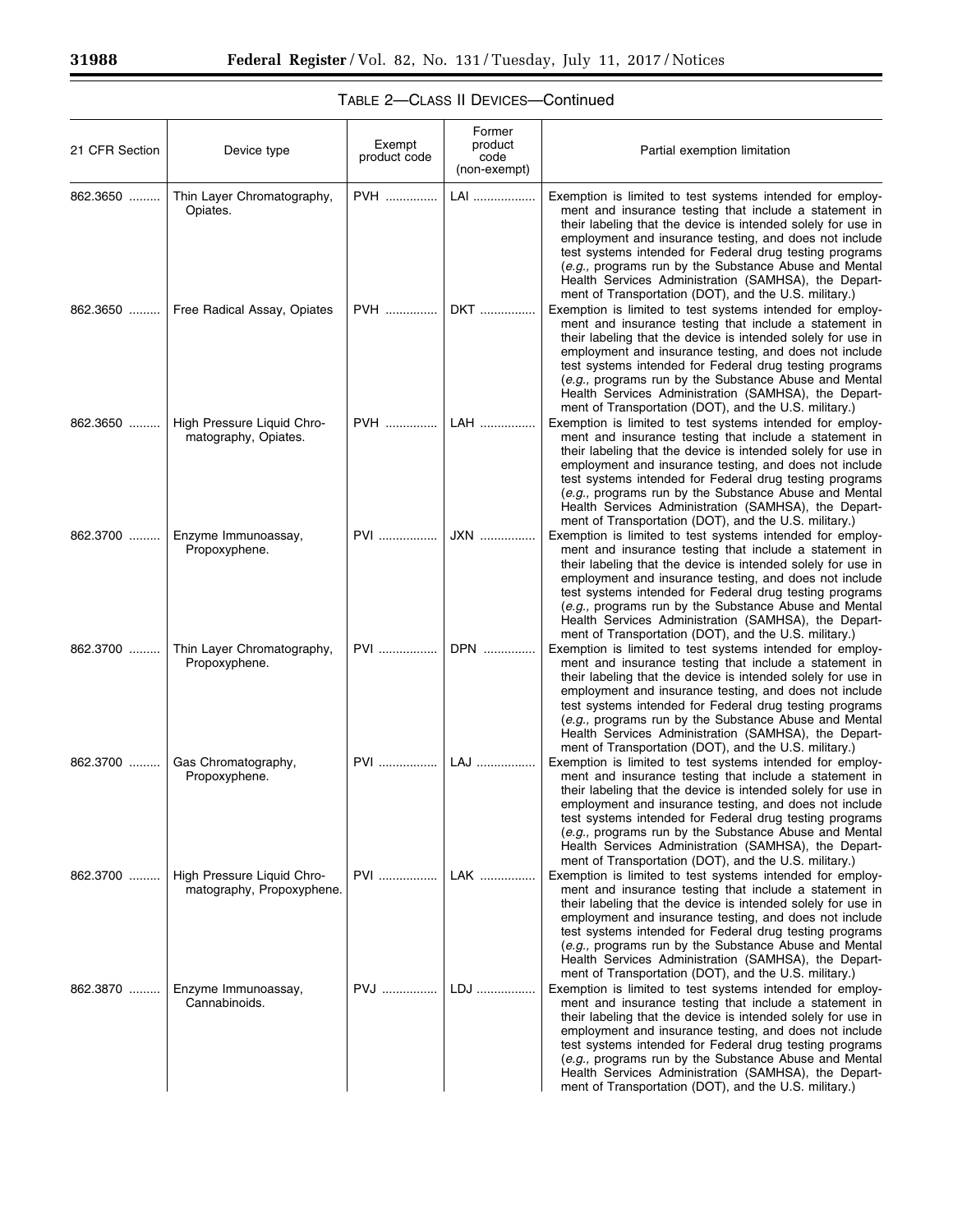| 31989 |  |  |
|-------|--|--|
|       |  |  |

| 21 CFR Section | Device type                                                                  | Exempt<br>product code | Former<br>product<br>code<br>(non-exempt) | Partial exemption limitation                                                                                                                                                                                                                                                                                                                                                                                                                                                       |
|----------------|------------------------------------------------------------------------------|------------------------|-------------------------------------------|------------------------------------------------------------------------------------------------------------------------------------------------------------------------------------------------------------------------------------------------------------------------------------------------------------------------------------------------------------------------------------------------------------------------------------------------------------------------------------|
| 862.3870       | Reagents, Test,<br>Tetrahydrocannabinol.                                     | <b>PVJ</b>             | DKE                                       | Exemption is limited to test systems intended for employ-<br>ment and insurance testing that include a statement in<br>their labeling that the device is intended solely for use in<br>employment and insurance testing, and does not include<br>test systems intended for Federal drug testing programs<br>(e.g., programs run by the Substance Abuse and Mental<br>Health Services Administration (SAMHSA), the Depart-<br>ment of Transportation (DOT), and the U.S. military.) |
| 862.3870       | Radioimmunoassay,<br>Cannabinoid(S).                                         | <b>PVJ</b>             | LAT                                       | Exemption is limited to test systems intended for employ-<br>ment and insurance testing that include a statement in<br>their labeling that the device is intended solely for use in<br>employment and insurance testing, and does not include<br>test systems intended for Federal drug testing programs<br>(e.g., programs run by the Substance Abuse and Mental<br>Health Services Administration (SAMHSA), the Depart-<br>ment of Transportation (DOT), and the U.S. military.) |
| 862.3910       | High Pressure Liquid Chro-<br>matography, Tricyclic<br>Antidepressant Drugs. | PVK                    | LFI                                       | Exemption is limited to test systems intended for employ-<br>ment and insurance testing that include a statement in<br>their labeling that the device is intended solely for use in<br>employment and insurance testing, and does not include<br>test systems intended for Federal drug testing programs<br>(e.g., programs run by the Substance Abuse and Mental<br>Health Services Administration (SAMHSA), the Depart-<br>ment of Transportation (DOT), and the U.S. military.) |
| 862.3910       | U.V. Spectrometry, Tricyclic<br>Antidepressant Drugs.                        | PVK                    | LFH                                       | Exemption is limited to test systems intended for employ-<br>ment and insurance testing that include a statement in<br>their labeling that the device is intended solely for use in<br>employment and insurance testing, and does not include<br>test systems intended for Federal drug testing programs<br>(e.g., programs run by the Substance Abuse and Mental<br>Health Services Administration (SAMHSA), the Depart-<br>ment of Transportation (DOT), and the U.S. military.) |
| 862.3910       | Thin Layer Chromatography,<br><b>Tricyclic Antidepressant</b><br>Drugs.      | PVK                    | <b>MLK</b>                                | Exemption is limited to test systems intended for employ-<br>ment and insurance testing that include a statement in<br>their labeling that the device is intended solely for use in<br>employment and insurance testing, and does not include<br>test systems intended for Federal drug testing programs<br>(e.g., programs run by the Substance Abuse and Mental<br>Health Services Administration (SAMHSA), the Depart-<br>ment of Transportation (DOT), and the U.S. military.) |
| 866.5750       | System, Test,<br>Radioallergosorbent<br>(RAST) Immunological.                | PUW                    | DHB                                       | Exemption is limited to devices classified under 21 CFR<br>866.5750 that are intended to detect any of the allergens<br>included in table 3 of this document.                                                                                                                                                                                                                                                                                                                      |
|                | 868.2385    Analyzer, Nitrogen Dioxide                                       |                        | PUG    MRQ                                | Exemption is limited to standalone nitrogen dioxide ana-<br>lyzers and not those that are components of nitric oxide<br>delivery systems intended to monitor nitrogen dioxide<br>levels during inhaled nitric oxide therapy.                                                                                                                                                                                                                                                       |
| 870.1330       | Wire, Guide, Catheter                                                        | <b>PTL</b>             | DQX                                       | Exemption is limited to accessory torque devices that are<br>manually operated, non-patient contacting, and intended<br>to manipulate non-cerebral vascular guide wires.                                                                                                                                                                                                                                                                                                           |
| 870.1650       | Syringe, Balloon Inflation                                                   | PTM                    | MAV                                       | Exemption is limited to non-patient contacting balloon infla-<br>tion syringes intended only to inflate/deflate balloon cath-<br>eters and monitor pressure within the balloon.                                                                                                                                                                                                                                                                                                    |
|                | 870.2770    Analyzer, Body Composition                                       | PUH                    | MNW                                       | Exemption is limited to body composition analyzers which<br>are not intended to diagnose or treat any medical condi-<br>tion.                                                                                                                                                                                                                                                                                                                                                      |
| 870.4400       | Reservoir, Blood,<br>Cardiopulmonary Bypass.                                 | <b>PTN</b>             | DTN                                       | Exemption is limited to cardiopulmonary bypass blood res-<br>ervoirs that do not contain defoamers or blood filters.                                                                                                                                                                                                                                                                                                                                                               |
| 874.1090       | Tester, Auditory Impedance                                                   | <b>PTO</b>             | ETY                                       | Exemption is limited to auditory impedance testers that are<br>in compliance with FDA-recognized consensus standard<br>ANSI S3.39.                                                                                                                                                                                                                                                                                                                                                 |
|                | 874.1090  Tympanometer                                                       |                        | NAS                                       | Exemption is limited to tympanometers that are in compli-<br>ance with FDA-recognized consensus standard ANSI<br>S3.39.                                                                                                                                                                                                                                                                                                                                                            |
| 876.1500       | Endoscopic Magnetic Re-<br>triever.                                          |                        |                                           | Exemption is limited to endoscopic magnetic retrievers in-<br>tended for single use.                                                                                                                                                                                                                                                                                                                                                                                               |
| 876.1500       | Scissors For Cystoscope                                                      |                        | PTR    KGD                                | Exemption is limited to sterile scissors for cystoscope in-<br>tended for single use.                                                                                                                                                                                                                                                                                                                                                                                              |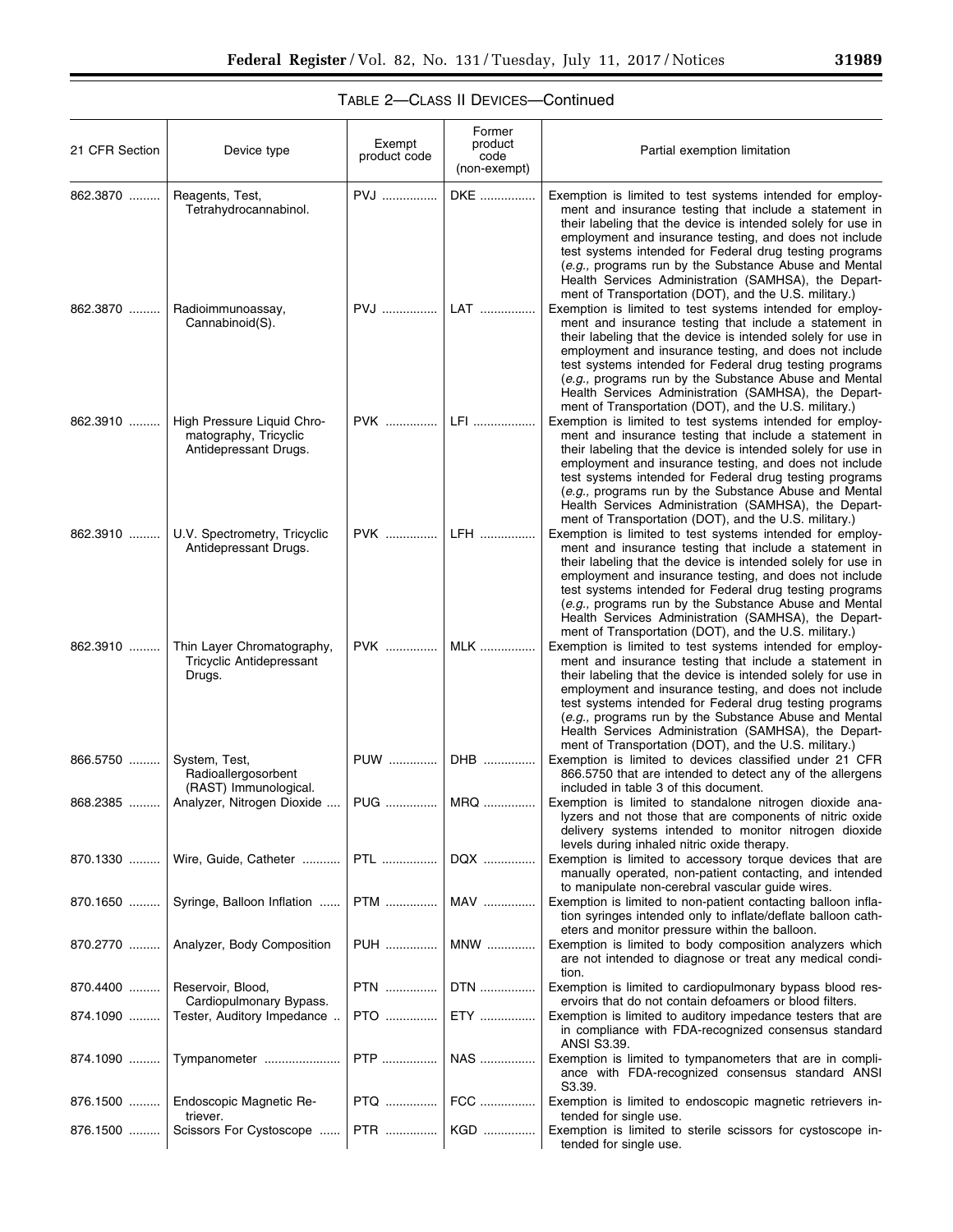| 21 CFR Section | Device type                                                                      | Exempt<br>product code | Former<br>product<br>code<br>(non-exempt) | Partial exemption limitation                                                                                                                                                                                                                                                                                                                              |
|----------------|----------------------------------------------------------------------------------|------------------------|-------------------------------------------|-----------------------------------------------------------------------------------------------------------------------------------------------------------------------------------------------------------------------------------------------------------------------------------------------------------------------------------------------------------|
| 876.1500       | <b>Endoscopic Grasping/Cutting</b><br>Instrument, Non-Powered.                   | PTS                    | OCZ                                       | Exemption is limited to disposable, non-powered<br>endoscopic grasping/cutting instruments intended for sin-<br>ale use.                                                                                                                                                                                                                                  |
| 876.5010       | Catheter, Biliary, Surgical                                                      |                        | GCA                                       | Exemption is limited to surgical biliary catheters that do not<br>include a balloon component.                                                                                                                                                                                                                                                            |
| 876.5630       | Catheter, Peritoneal, Long-<br>Term Indwelling.                                  | <b>PTU</b>             | FJS                                       | Exemption is limited to non-patient contacting catheter fin-<br>ger grips intended for single use.                                                                                                                                                                                                                                                        |
| 876.5630       | Catheter, Peritoneal Dialysis,<br>Single Use.                                    |                        | PTV    FKO                                | Exemption is limited to non-patient contacting catheter fin-<br>ger grips intended for single use.                                                                                                                                                                                                                                                        |
| 876.5630       | System, Peritoneal, Auto-<br>matic Delivery.                                     |                        | PTW  FKX                                  | Exemption is limited to continuous ambulatory peritoneal di-<br>alysis (CAPD) belts and catheter stands that do not in-<br>clude weigh scales.                                                                                                                                                                                                            |
| 878.4370       | Drape, Surgical                                                                  |                        |                                           | Exemption is limited to surgical drapes that do not include<br>an antimicrobial agent.                                                                                                                                                                                                                                                                    |
| 878.4495       | Suture, Nonabsorbable,<br>Steel, Monofilament And<br>Multifilament, Sterile.     |                        | PTX    GAQ                                | Exemption is limited to steel monofilament sutures that are<br>uncoated and do not incorporate barbs.                                                                                                                                                                                                                                                     |
| 882.1470       | <b>Computerized Cognitive As-</b><br>sessment Aid.                               |                        | PTY    PKQ                                | Exemption is limited to computerized cognitive assessment<br>aids that are not intended for diagnostic assessment of<br>specific diseases or conditions and rely on inputs from<br>visual cues, auditory cues, and/or functional use of the<br>hand.                                                                                                      |
| 884.1630       | Colposcope (and<br>Colpomicroscope).                                             |                        | PTZ    HEX                                | Exemption is limited to standard colposcopes (and<br>colpomicroscopes) that use only a white light source, do<br>not use filters other than a green filter, do not include<br>image analysis software, and are not smartphone-based.                                                                                                                      |
| 884.4530       | Tenaculum, Uterine                                                               |                        | PUA    HDC                                | Exemption is limited to sterile uterine tenaculum devices<br>that do not use suction and are intended for single use.                                                                                                                                                                                                                                     |
| 884.6120       | Accessory, Assisted Repro-<br>duction.                                           |                        | PUB    MQG                                | Exemption is limited to simple embryo incubators with tem-<br>perature, gas, and humidity control only; syringe pumps;<br>collection tube warmers; dish/plate/microscope stage<br>warmers; and controlled-rate cryopreservation freezers.                                                                                                                 |
| 884.6130       | Microtools, Assisted Repro-<br>duction (Pipettes).                               |                        | PUC    MQH                                | Exemption is limited to assisted reproduction microtools (pi-<br>pettes) manufactured from glass.                                                                                                                                                                                                                                                         |
| 884.6160       | Labware, Assisted Reproduc-<br>tion.                                             |                        | PUD    MQK                                | Exemption is limited to dishes and plates that are intended<br>for general assisted reproduction technology procedures.                                                                                                                                                                                                                                   |
| 886.1850       | Biomicroscope, Slit-Lamp,<br>AC-Powered.<br>886.3320    Ocular Peg    PUF    MQU |                        | PUE    HJO                                | Exemption is limited to slit-lamp, AC-powered biomicro-<br>scopes intended only for the visual examination of the<br>anterior segment of the eye, are classified as Group 1<br>per FDA-recognized consensus standard ANSI Z80.36,<br>do not provide any quantitative output, and are not in-<br>tended for screening or automated diagnostic indications. |
|                |                                                                                  |                        |                                           | Exemption is limited to ocular pegs supplied sterile.                                                                                                                                                                                                                                                                                                     |

### TABLE 2—CLASS II DEVICES—Continued

In table 2, FDA included devices classified under § 866.5750 (Radioallergosorbent (RAST) immunological test system). FDA does not believe that all devices classified under this regulation meet the

exemption criteria from premarket notification requirements. The devices listed in table 3 are also classified under § 866.5750, but this subset no longer requires premarket notification under section 510(k) of the FD&C Act, subject

to the general limitations to the exemptions found in § 866.9. While the non-exempt devices classified under § 866.5750 will retain product code ''DHB'', these devices listed in table 3 are reassigned product code ''PUW.''

## TABLE 3—CLASS II DEVICES

| Allergen code        | Allergen product                                                 | Source<br>(taxonomical name)                               |  |
|----------------------|------------------------------------------------------------------|------------------------------------------------------------|--|
| <b>Grass Pollens</b> |                                                                  |                                                            |  |
|                      |                                                                  | Dactylis glomerata.<br>Festuca elatior.<br>Lolium perenne. |  |
|                      | g8    Meadow grass, Kentucky blue (June grass)    Poa pratensis. |                                                            |  |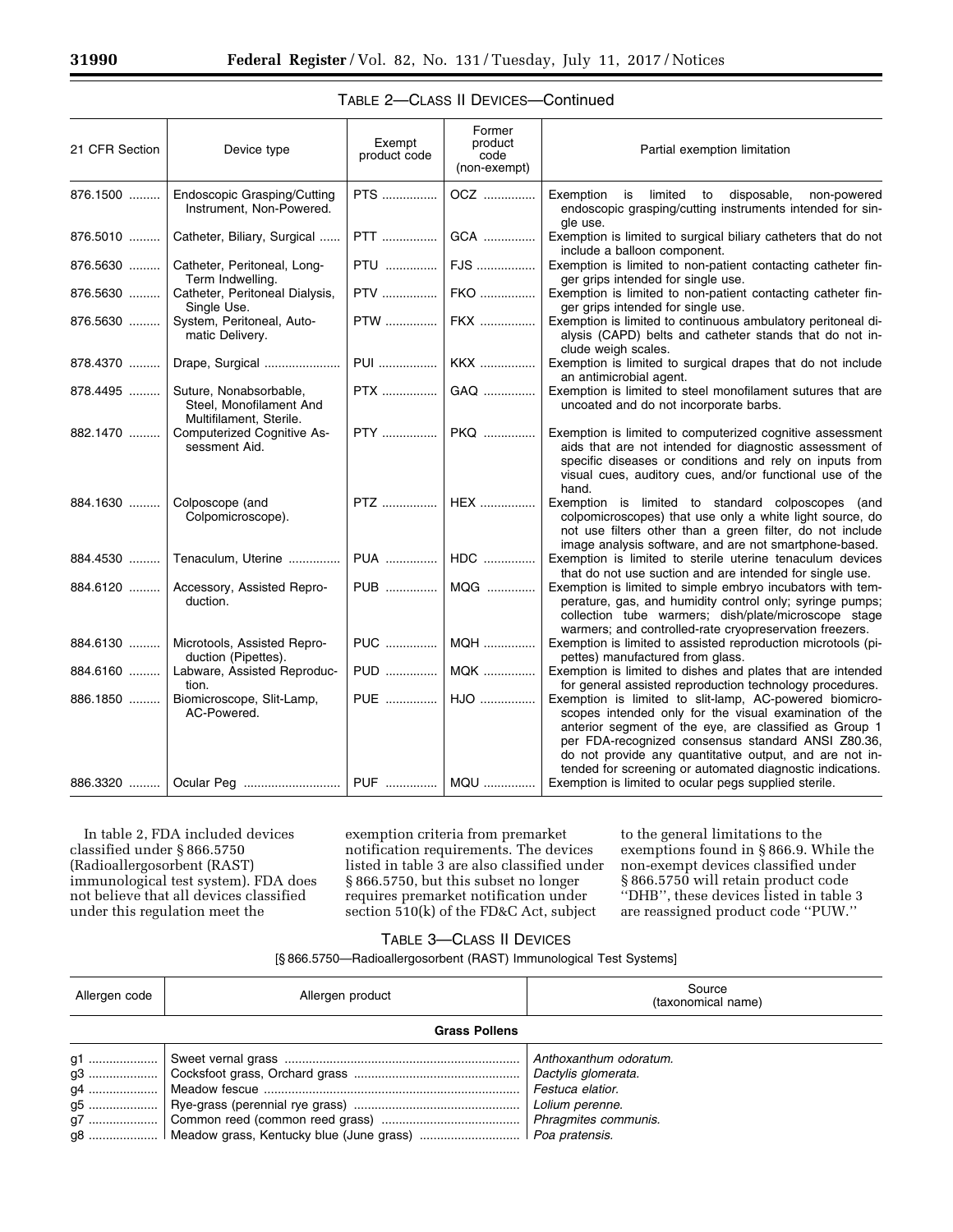٠

# TABLE 3—CLASS II DEVICES—Continued

| Allergen code | Allergen product    | Source<br>(taxonomical name)       |
|---------------|---------------------|------------------------------------|
| q9            |                     | Agrostis stolonifera               |
|               |                     | Agrostis gigantea (Agrostis alba). |
| g11           |                     | Bromus inermis.                    |
| g12           |                     | Secale cereale.                    |
| q13           |                     | Holcus lanatus.                    |
| g14           |                     | Avena sativa.                      |
| q15           |                     | Triticum aestivum                  |
|               |                     | (Triticum spp.).                   |
| g16           |                     | Alopecurus pratensis.              |
| g17           |                     | Paspalum notatum.                  |
| q24           |                     | Agropyron smithii                  |
|               |                     | (Elymus smithii).                  |
| g30           |                     | Poa annua.                         |
| q70           |                     | Elymus triticoides                 |
|               |                     | Elymus condensatus.                |
| g71           |                     | Phalaris arundinacea.              |
| g201          |                     | Hordeum vulgare.                   |
| g202          |                     | Zea mays.                          |
| g203          |                     | Distichlis spicata.                |
| g204          |                     | Arrhenatherum elatius.             |
| g216          |                     | Cynodon dactylon.                  |
| g701          |                     | Phleum pratense.                   |
| g702          |                     | Phleum pratense.                   |
| g703          |                     | Phleum pratense.                   |
|               | <b>Weed Pollens</b> |                                    |
| w2            |                     | Ambrosia psilostachya.             |
| w4            |                     | Ambrosia acanthicarpa              |
|               |                     | (Franseria acanthicarpa).          |
| w5            |                     | Artemisia absinthium               |
|               |                     | Artemisia annua.                   |
| w6            |                     | Artemisia vulgaris.                |
| w7            |                     | Chrysanthemum leucanthemum.        |
| w8            |                     | Taraxacum vulgare                  |
|               |                     | Taraxacum officinale.              |
| w9            |                     | Plantago lanceolata.               |
| w10           |                     | Chenopodium album.                 |
| w11           |                     | Salsola kali                       |
|               |                     | (Salsola pestifer).                |

| $WZ$            |               | Chrysanthemum leucanthemum. |
|-----------------|---------------|-----------------------------|
| w8              |               | Taraxacum vulgare           |
|                 |               | Taraxacum officinale.       |
| w9              |               | Plantago lanceolata.        |
| w <sub>10</sub> |               | Chenopodium album.          |
| w11             |               | Salsola kali                |
|                 |               | (Salsola pestifer).         |
| w12             |               | Solidago virgaurea          |
|                 |               | (Solidago spp.)             |
| w13             |               | Xanthium commune.           |
| w14             |               | Amaranthus retroflexus.     |
| w15             |               | Atriplex lentiformis.       |
| w16             |               | Iva ciliate                 |
|                 |               | Iva annua.                  |
| w17             |               | Kochia scoparia.            |
| w <sub>18</sub> |               | Rumex acetosella.           |
| w19             |               | Parietaria officinalis.     |
| w20             |               | Urtica dioica.              |
| w21             |               | Parietaria judaica.         |
| w22             |               | Humulus japonicas           |
|                 |               | (Humulus scandens).         |
| w <sub>23</sub> |               | Rumex crispus.              |
| w24             |               | Amaranthus spinosus.        |
| w27             |               | Dianthus spp.               |
| w28             |               | Rosa rugosa.                |
| w33             |               | Trifolium pratense.         |
| w35             |               | Chenopodium ambrosioides.   |
| w36             |               | Ambrosia deltoidea          |
|                 |               | (Franseria deltoides).      |
| w37             |               | Atriplex wrightii.          |
| w39             |               | Amaranthus rudis            |
|                 |               | (Acnida tamariscina).       |
| w41             |               | Hymenoclea salsola.         |
| w42             | Poverty weed. |                             |
| w43             |               | Artemisia tridentata.       |
| w45             |               | Medicago sativa.            |
| w46             |               |                             |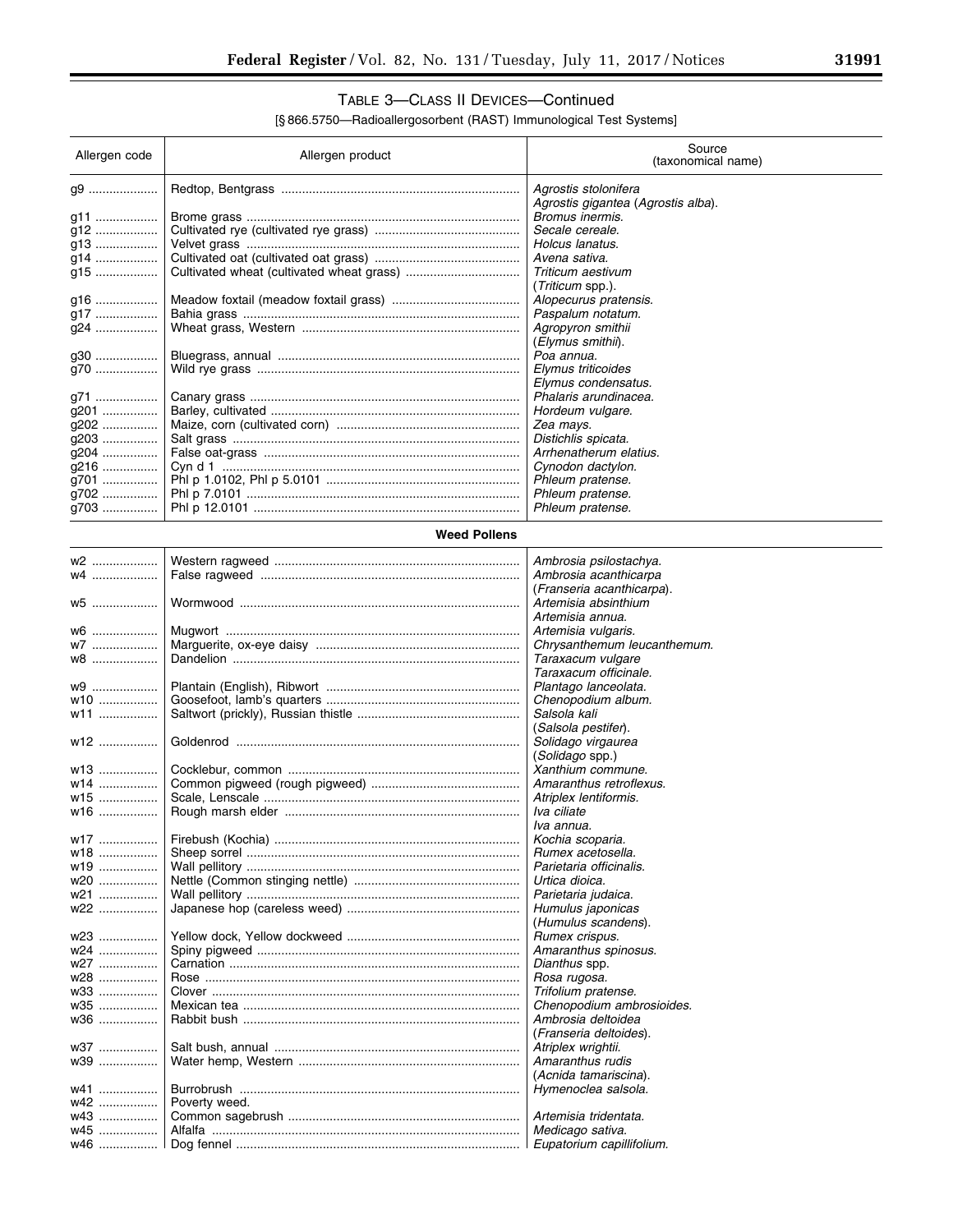۳

# TABLE 3—CLASS II DEVICES—Continued

[§ 866.5750—Radioallergosorbent (RAST) Immunological Test Systems]

| Allergen code                             | Allergen product | Source<br>(taxonomical name)                                                                                                                                         |
|-------------------------------------------|------------------|----------------------------------------------------------------------------------------------------------------------------------------------------------------------|
| w53<br>w67<br>w69<br>w70<br>w75   <br>w82 |                  | Geranium spp.<br>Baccharis halimifolia.<br>Allenrolfea occidentalis.<br>Ambrosia confertiflora.<br>Atriplex canescens.<br>Amaranthus palmeri<br>Amaranthus hybridus. |
| w90<br>w203                               |                  | Humulus japonicas<br>(Humulus scandens).<br>Brassica napus.                                                                                                          |
| w204                                      |                  | Helianthus annuus.                                                                                                                                                   |
| w206                                      |                  | Matricaria chamomilla.                                                                                                                                               |
| w207                                      |                  | Lupinus spp.                                                                                                                                                         |
| w210                                      |                  | Beta vulgaris.                                                                                                                                                       |
| w211                                      |                  | Parietaria judaica.                                                                                                                                                  |
| w231                                      |                  | Artemisia vulgaris (Mugwort).                                                                                                                                        |
| w232                                      |                  | Salsola kali.                                                                                                                                                        |
| w233                                      |                  | Artemisa vulgaris (LTP, Mugwort).                                                                                                                                    |
| w234                                      |                  | Plantago lanceolata.                                                                                                                                                 |
| w235                                      |                  | Chenopodium album.                                                                                                                                                   |
| w236                                      |                  | Mercurialis annua.                                                                                                                                                   |
| a753                                      |                  | Artemisia vulgaris (Mugwort weed).                                                                                                                                   |

## **Tree Pollens**

| t1      |                                                  | Acer negundo.                                     |
|---------|--------------------------------------------------|---------------------------------------------------|
|         |                                                  | Acer saccharum.                                   |
| t2      |                                                  | Alnus incana.                                     |
| t4      |                                                  | Corylus avellana.                                 |
|         |                                                  | Corylus americana.                                |
| t5      |                                                  | Fagus grandifolia.                                |
|         |                                                  | (Fagus americana).                                |
| $16$    |                                                  | Juniperus ashei                                   |
|         |                                                  | (Juniperus sabinoides).                           |
| $t8$    |                                                  | Ulmus americana.                                  |
| t9      |                                                  | Olea europaea.                                    |
| t10     |                                                  | Juglans californica                               |
|         |                                                  | Juglans nigra.                                    |
| t11     |                                                  | Platanus acerifolia.                              |
| t61     |                                                  | Platanus occidentalis.                            |
| $112$   |                                                  | Salix caprea                                      |
|         |                                                  | Salix nigra.                                      |
|         | Cottonwood (Eastern Cottonwood/Black Cottonwood) | Populus deltoides.                                |
| t14     |                                                  |                                                   |
| $t15$   |                                                  | Fraxinus americana.                               |
| t16     |                                                  | Pinus strobus.                                    |
| t18     |                                                  | Eucalyptus globulus.                              |
|         |                                                  | ( <i>Eucalyptus</i> spp.).                        |
| t19/t26 |                                                  | Acacia longifolia (Acacia spp.).                  |
| t20     |                                                  | Prosopis glandulosa/                              |
|         |                                                  | Prosopis juliflora.                               |
| t21     |                                                  | Melaleuca quinquenervia (Melaleuca leucadendron). |
| t22     |                                                  | Carya illinoinensis                               |
|         |                                                  | (Carya pecan).                                    |
| t23     |                                                  | Cupressus sempervirens.                           |
| t24     |                                                  | Chamaecyparis obtusa (Chamaecyparis spp.).        |
| t25     |                                                  | Fraxinus excelsior.                               |
| t27     |                                                  | Acer rubrum.                                      |
| t29     |                                                  | Acacia spp.                                       |
| $t30$   |                                                  | Betula populifolia.                               |
| t32     |                                                  | Salix nigra.                                      |
| $t33$   |                                                  | Fraxinus velutina.                                |
| $t35$   |                                                  | Tamarix gallica.                                  |
| t37     |                                                  | Taxodium distichum.                               |
| $t38$   |                                                  | Ulmus pumila.                                     |
| t40     |                                                  | Corylus americana.                                |
| t41     |                                                  | Carya alba                                        |
|         |                                                  | (Carya tomentosa).                                |
| t42     |                                                  | Quercus rubra.                                    |
| $t43$   |                                                  | Pinus taeda.                                      |
|         |                                                  | Celtis occidentalis.                              |
|         |                                                  |                                                   |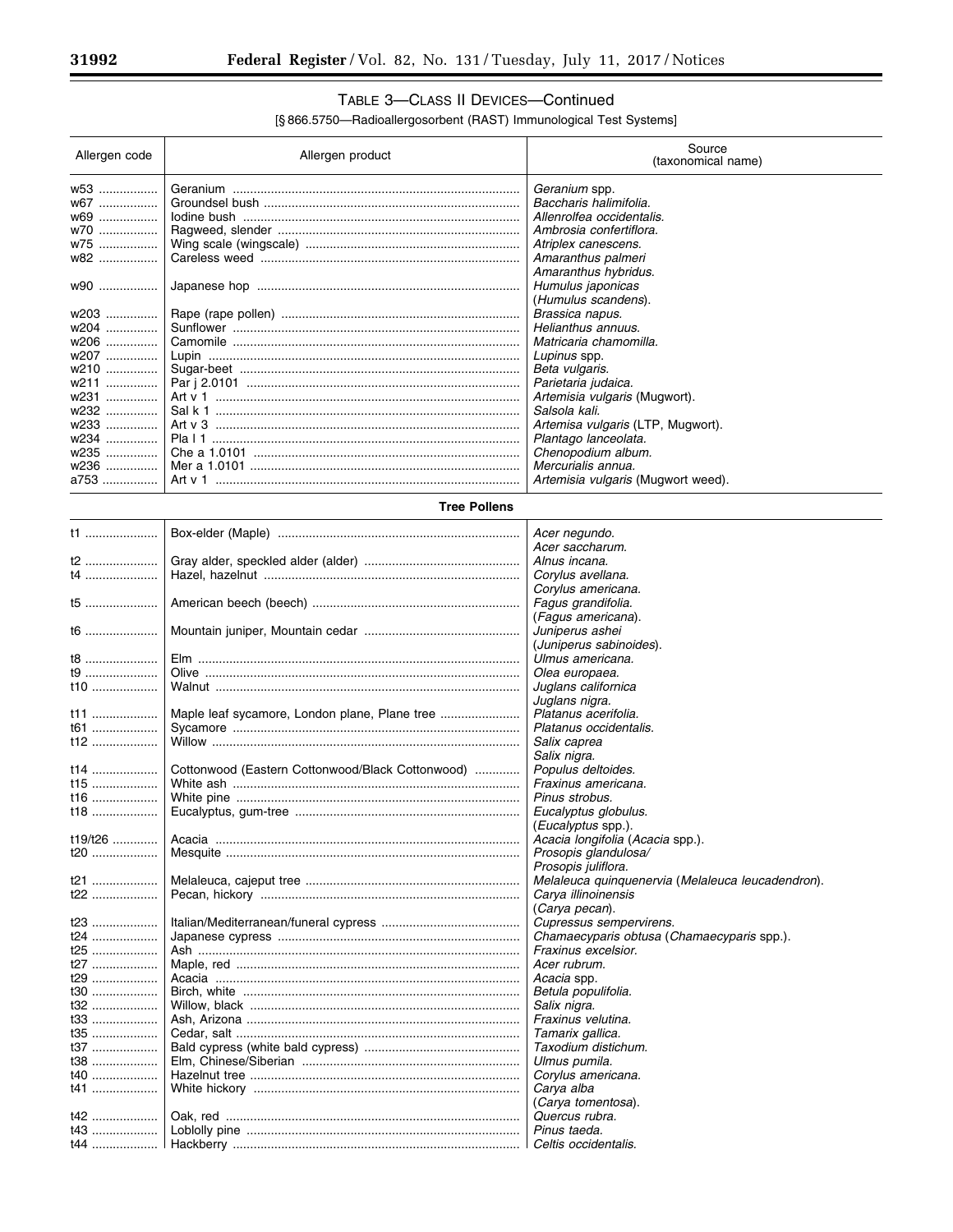# TABLE 3-CLASS II DEVICES-Continued

| Allergen code | Allergen product | Source<br>(taxonomical name)                                     |
|---------------|------------------|------------------------------------------------------------------|
|               |                  |                                                                  |
| t45<br>t47    |                  | Ulmus crassifolia.<br>Juniperus monosperma.                      |
| t48           |                  | Pinus contorta.                                                  |
| t49           |                  | Pinus ponderosa.                                                 |
| t50           |                  | Fagus sylvatica.                                                 |
| t51           |                  | Ailanthus altissima.                                             |
| t52           |                  | Pinus monticola.                                                 |
| t54<br>t55    |                  | Elaeagnus angustifolia.<br>Cytisus scoparius.                    |
| t56           |                  | Myrica cerifera.                                                 |
| t57           |                  | Juniperus virginiana.                                            |
| t60           |                  | Juniperus occidentalis.                                          |
| t61           |                  | Platanus occidentalis.                                           |
| t70<br>t71    |                  | Morus alba.<br>Morus rubra.                                      |
| t72           |                  | Arecastrum romanzoffiamon.                                       |
| t73           |                  | Casuarina equisetifolia.                                         |
| t77           |                  | Quercus spp.                                                     |
| t80           |                  | Chamaecyparis obtusa.                                            |
| t81<br>t83    |                  | Alnus japonica.<br>Mangifera indica.                             |
| t90           |                  | Juglans nigra.                                                   |
| t96           |                  | Populus alba.                                                    |
| t103/         |                  | Quercus virginiana.                                              |
| t218          |                  |                                                                  |
| t105          |                  | Schinus molle.                                                   |
| t110<br>t201  |                  | Citrus sinensis.<br>Picea abies (Picea excelsa).                 |
| t202          |                  | Alnus incana spp. Rugosa                                         |
|               |                  | (Alnus rugosa).                                                  |
| t203          |                  | Aesculus hippocastanum.                                          |
| t205          |                  | Sambucus nigra.                                                  |
| t206          |                  | Castanea sativa.                                                 |
| t207<br>t208  |                  | Pseudotsuga menziesii (Pseudotsuga taxifolia).<br>Tilia cordata. |
| t209          |                  | Carpinus betulus.                                                |
| t210          |                  | Ligustrum vulgare.                                               |
| t211          |                  | Liquidambar styraciflua.                                         |
| t212          |                  | Libocedrus decurrens.                                            |
| t213<br>t214  |                  | Pinus radiata.<br>Phoenix canariensis.                           |
| t215          |                  | Syringa vulgaris.                                                |
| t217          |                  | Schinus molle.                                                   |
| t217          |                  | Alnus rubra.                                                     |
| t218          |                  | Quercus virginiana.                                              |
| t218<br>t219  |                  | Myrica gale.<br>Cercidium floridum.                              |
| t219.<br>     |                  | Juniperus virginiana.                                            |
| t220          |                  | <i>Betula verrucosa</i> (Birch).                                 |
| t221          |                  | <i>Betula verrucosa</i> (Birch).                                 |
| t222          |                  | Cupressus arizonica.                                             |
| t223          |                  | Elaeis guineensis.                                               |
| t224<br>t225  |                  | Olea europaea.<br>Betula verrucosa (Birch).                      |
| t226          |                  | Cupressus arizonica.                                             |
| t227          |                  | Olea Europaea.                                                   |
| t228          |                  | Populus tremuloides.                                             |
| t229          |                  | Tsuga canadensis.                                                |
| t230<br>t232  |                  | Sequoia sempervirens.<br>Salix discolor.                         |
| t240          |                  | Olea Europaea.                                                   |
| t241          |                  | Platanus acerifolia.                                             |
| t242          |                  | Platanus acerifolia.                                             |
| t243          |                  | Platanus acerifolia.                                             |
| t244          |                  | Corylus avellana.                                                |
| t245<br>t246  |                  | Alnus glutinosa.<br>Cryptomeria japonica.                        |
| t280          |                  | Robinia pseudoacacia.                                            |
| t401          |                  | Schinus terebinthifolius.                                        |
| t402          |                  | Pistacia lentiscus.                                              |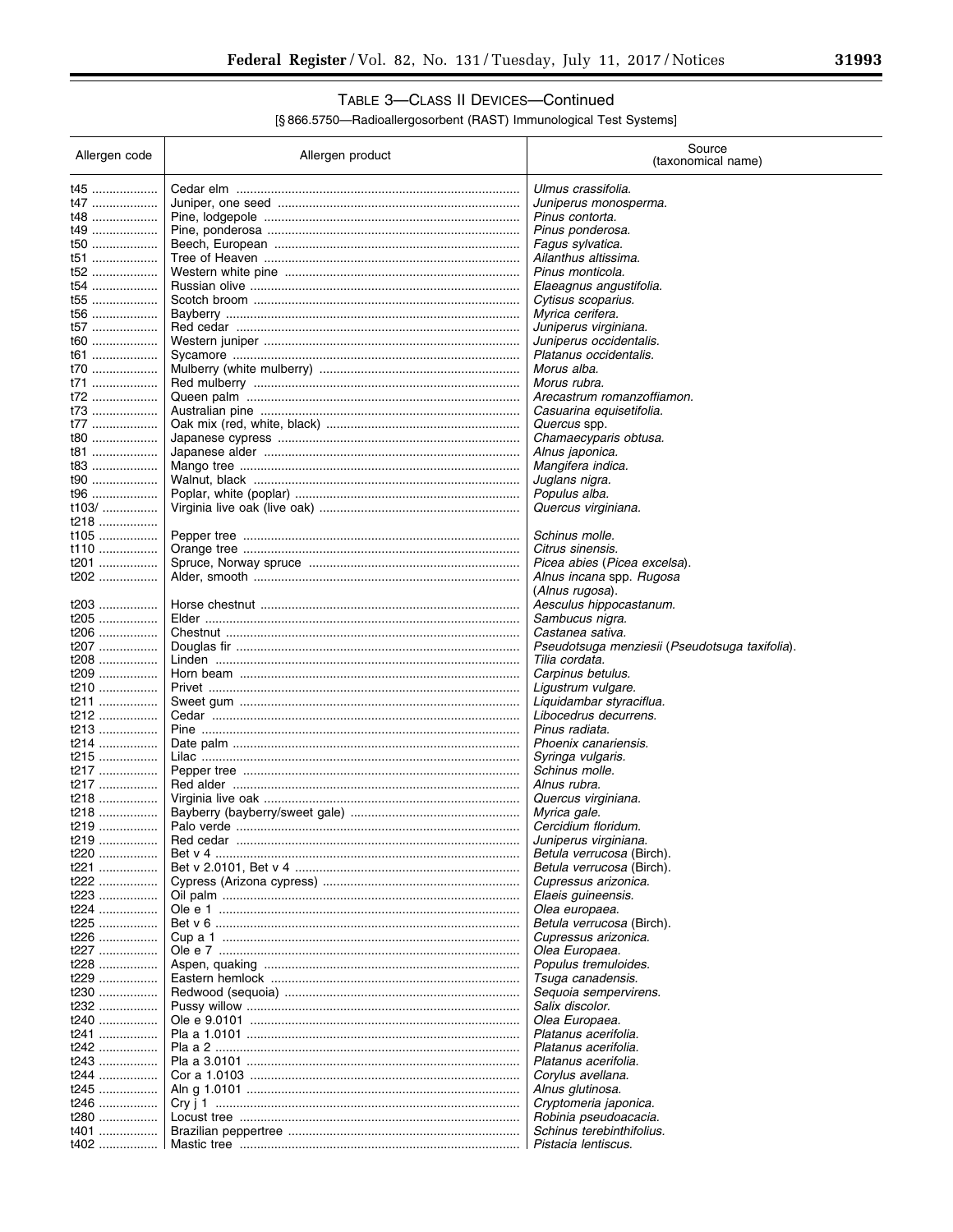۳

## TABLE 3—CLASS II DEVICES—Continued

| Allergen code | Allergen product                                     | Source<br>(taxonomical name)                                 |
|---------------|------------------------------------------------------|--------------------------------------------------------------|
| t404          |                                                      | Ailanthus altissima.                                         |
| t406          |                                                      | Phoenix dactylifera.                                         |
| a482          |                                                      | Olea europaea (Olive Oil).                                   |
|               | Mites                                                |                                                              |
| d207          |                                                      | Blomia tropicalis.                                           |
| d208 ……………    |                                                      | Lepidoglyphus destructor.                                    |
|               | Microorganisms, Molds, Yeast                         |                                                              |
|               |                                                      |                                                              |
| m1            | (Penicillium notatum)                                | Penicillium chrysogenum (Penicillium notatum).               |
| m2            |                                                      | Cladosporium herbarum (Hormodendrum).                        |
| m3            |                                                      | Aspergillus fumigatus.                                       |
| m4            |                                                      | Mucor racemosus.                                             |
| m5            |                                                      | Candida albicans.                                            |
| m7            |                                                      | Botrytis cinerea.                                            |
| m8            | Drechslera<br>halodes<br>(Setomelanomma<br>rostrata, | Drechslera halodes                                           |
|               | Helminthosporium<br>halodes,<br>Helminthosporium     | (Setomelanomma rostrata, Helminthosporium halodes).          |
| m9            | <i>interseminatum</i> ).                             | <b>Fusarium moniliforme</b>                                  |
|               |                                                      | (Fusarium proliferatum).                                     |
| m10           |                                                      | Stemphylium herbarum                                         |
|               |                                                      | (Stemphylium botryosum).                                     |
| m11           |                                                      | Rhizopus nigricans.                                          |
| m12           |                                                      | Aureobasidium pullulans.                                     |
| m13           |                                                      | Phoma betae.                                                 |
| m14           |                                                      | Epicoccum purpurascens                                       |
|               |                                                      | (Epicoccum nigrum).                                          |
| m15           |                                                      | Trichoderma viride.                                          |
| m16           |                                                      | Curvularia lunata                                            |
| m17           |                                                      | Curvularia specifera (K923044).                              |
| m18           |                                                      | Cladosporium fulvum.<br>Fusarium culmorum.                   |
| m19           |                                                      | Aspergillus versicolor.                                      |
| m20           |                                                      | Mucor mucedo.                                                |
| m21           |                                                      | Aspergillus clavatus.                                        |
| m22           |                                                      | Saccharopolyspora rectivirgula (Micropolyspora faeni).       |
| m23           |                                                      | Thermoactinomyces vulgaris.                                  |
| m24           |                                                      | Stachybotrys chartarum (Stachybotrys atra).                  |
| m24           |                                                      | Paecilomyces spp.                                            |
| m25           |                                                      | Aspergillus versicolor.                                      |
| m25<br>m26    |                                                      | Penicillium brevicompactum.<br>Cladosporium cladosporioides. |
| m26           |                                                      | Penicillium citrinum.                                        |
| m27           |                                                      | Penicillium spp.                                             |
| m29           |                                                      | Aspergillus repens.                                          |
| m30           |                                                      | Penicillium roqueforti.                                      |
| m32           |                                                      | Cladosporium cladosporioides.                                |
| m34           |                                                      | Serpula lacrymans.                                           |
| m36           |                                                      | Aspergillus terreus.                                         |
| m37<br>m40    |                                                      | Trichophyton mentagrophytes.                                 |
| m43           |                                                      | Aspergillus amstelodami.<br>Saccharomyces carlsbergensis.    |
| m44           |                                                      | Saccharomyces cerevisiae.                                    |
| m45           |                                                      | Hormodendrum hordei.                                         |
| m46           |                                                      | Bipolaris spicifera.                                         |
| m47           |                                                      | Aspergillus nidulans.                                        |
| m48           |                                                      | Aspergillus oryzae.                                          |
| m49           |                                                      | Fusarium oxysporum.                                          |
| m50           |                                                      | Saccharopolyspora rectivirgula (Micropolyspora faeni).       |
| m51           |                                                      | Thermoactinomyces vulgaris.                                  |
| m53           |                                                      | Microsporum canis                                            |
|               |                                                      | (Microspora canis).                                          |
| m54<br>m63    |                                                      | Aspergillus flavus.<br>Helminthosporium intersemin.          |
| m66           |                                                      | Mucor plumbeus.                                              |
| m67           |                                                      | Mycogone perniciosa.                                         |
| m68           |                                                      | Nigrospora oryzae.                                           |
|               |                                                      |                                                              |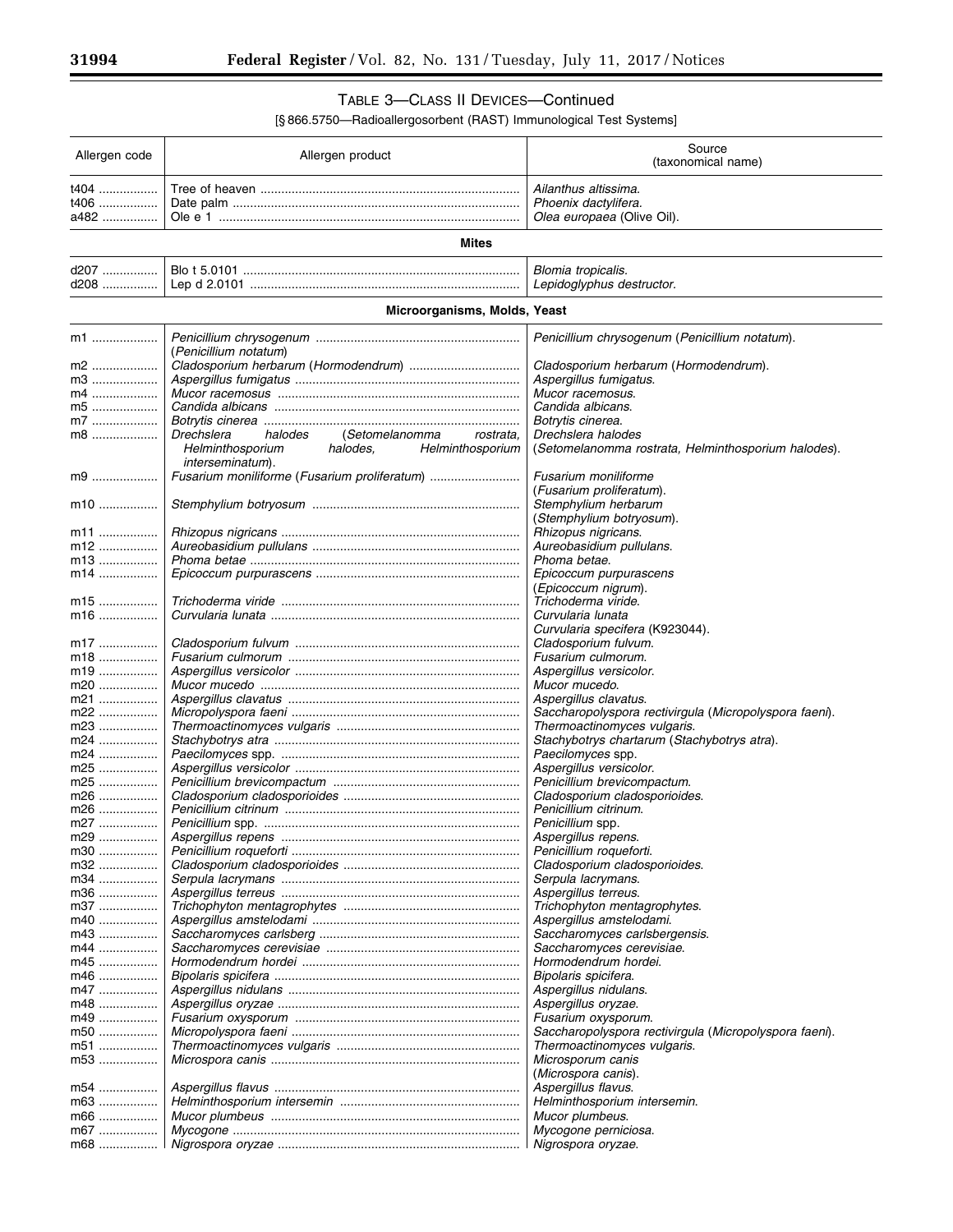# TABLE 3—CLASS II DEVICES—Continued

[§ 866.5750—Radioallergosorbent (RAST) Immunological Test Systems]

| Allergen code | Allergen product                                                 | Source<br>(taxonomical name)                           |
|---------------|------------------------------------------------------------------|--------------------------------------------------------|
| m69           |                                                                  | Rhodotorula rubra<br>(Rhodotorula mucilaginosa).       |
| m70           |                                                                  | Malassezia furfur<br>(Pityrosporum orbiculare).        |
| m71           |                                                                  | <i>Spondylocladium</i> spp.                            |
| m72           |                                                                  | Epidermophyton floccosum.                              |
| m73           |                                                                  | Epicoccum purpurascens                                 |
|               |                                                                  | (Epicoccum nigrum).                                    |
| m80           |                                                                  | Staphylococcus aureus.                                 |
| m80           |                                                                  | Helminthosporium spp.                                  |
| m81           |                                                                  | Staphylococcus aureus.                                 |
| m88           |                                                                  | Stemphylium solani.                                    |
| m93           |                                                                  | Gliocladium fimbriatum.                                |
| m94           |                                                                  | Phycomyces blakesleeanus.                              |
| m201          | Tilletia tritici (Ustilago nuda, Ustilago tritici) (Barley smut) | Tilletia tritici                                       |
|               |                                                                  | (Ustilago nuda, Ustilago tritici).                     |
| m202          | Acremonium kiliense (Cephalosporium acremonium)                  | Acremonium kiliense (Cephalosporium acremonium).       |
| m203          |                                                                  | Trichosporon pullulans.                                |
| m204          |                                                                  | Ulocladium chartarum.                                  |
| m205          |                                                                  | Trichophyton rubrum.                                   |
| m207          |                                                                  | Aspergillus niger.                                     |
| m208          |                                                                  | Chaetomium globosum.                                   |
| m209          |                                                                  | Penicillium glabrum<br>(Penicillium frequentans).      |
| m209          |                                                                  | Stachybotrys chartarum (Stachybotrys atra).            |
| m210          |                                                                  | Trichophyton mentagrophytes var. goetzii.              |
| m211          | Trichophyton mentagrophytes var. interdigitale                   | Trichophyton mentagrophytes var. interdigitale.        |
| m211          |                                                                  | Ustilago avenae.                                       |
| m212          |                                                                  | Saccharopolyspora rectivirgula (Micropolyspora faeni). |
| m212          |                                                                  | Geotrichum candidum.                                   |
| m213          |                                                                  | Ustilago cynodontis.                                   |
| m214          |                                                                  | Sphacelotheca cruenta.                                 |
| m215          |                                                                  | Ustilago maydis.                                       |
| m218          |                                                                  | Aspergillus fumigatus.                                 |
| a3050         |                                                                  | Aspergillus restrictus.                                |
| m219          |                                                                  | Aspergillus fumigatus.                                 |
| m220          |                                                                  | Aspergillus fumigatus.                                 |
| m221          |                                                                  | Aspergillus fumigatus.                                 |
| m222          |                                                                  | Aspergillus fumigatus.                                 |
| m223          |                                                                  | Staphylococus aureus.                                  |
| m224          |                                                                  | Staphylococcus aureus.                                 |
| m226          |                                                                  | Staphylococcus aureus.                                 |
| m227          |                                                                  | Malassezia spp. (Pityrosporum spp.).                   |
| m228          | Aspergillus flavus                                               |                                                        |
| m229          |                                                                  | Alternaria alternata (Alternaria tenuis).              |
| m230          |                                                                  | Alternaria alternata (Alternaria tenuis).              |
| m231          |                                                                  | Cladosporium herbarum (Hormodendrum).                  |
| m300          |                                                                  | Eurotium spp.                                          |
| m304          |                                                                  | Aspergillus oryzae.                                    |
| m305          |                                                                  | Penicillium brevicompactum.                            |
| m309<br>m310  |                                                                  | Aspergillus terreus.<br>Aspergillus nidulans.          |
| m311          |                                                                  | Aspergillus flavus.                                    |
| m312          |                                                                  | Aspergillus clavatus.                                  |
|               | Epidermal & Animal                                               |                                                        |
| e6            |                                                                  | Cavia porcellus.                                       |
| e7            |                                                                  | Columba palumbus                                       |
|               |                                                                  | Columba livia.                                         |
| e25           |                                                                  | Gallus domesticus                                      |
|               |                                                                  | (Gallus gallus domesticus; Gallus spp.).               |
| e26           |                                                                  | Psittacoidea spp.                                      |

(*Mus* spp.).

*Rattus rattus*.

e26 .................. Parrot serum .............................................................................. *Psittacoidea* spp. e62 .................. Camel ......................................................................................... *Camelus dromedaries*. e70 .................. Goose feathers .......................................................................... *Anser anser*. e71 .................. Mouse epithelium ....................................................................... *Mus musculus* 

e73 .................. Rat epithelium ............................................................................ *Rattus norvegicus*.

e74 .................. Rat urine proteins ...................................................................... *Rattus norvegicus*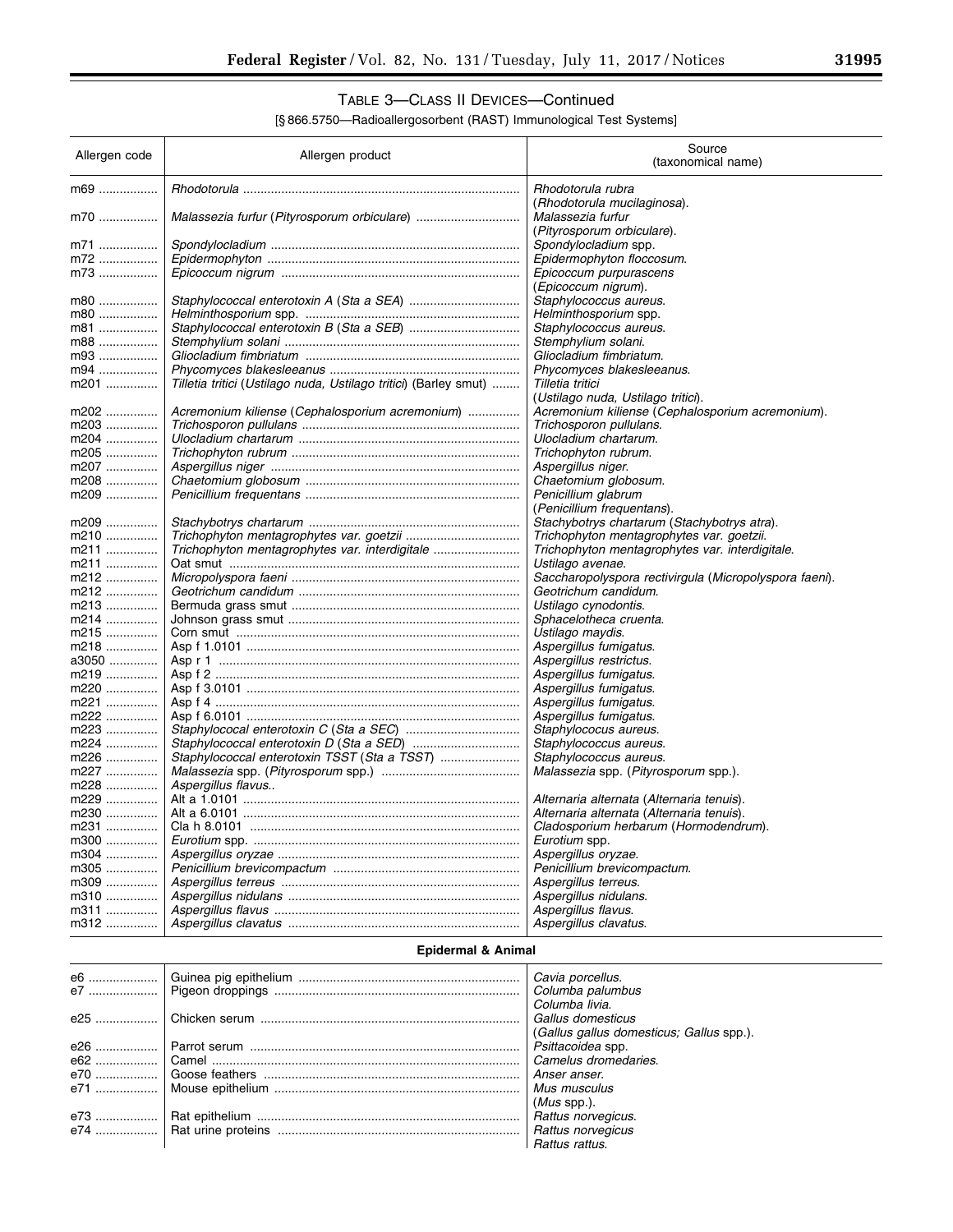۳

# TABLE 3—CLASS II DEVICES—Continued

| Allergen code | Allergen product                                             | Source<br>(taxonomical name)                                |
|---------------|--------------------------------------------------------------|-------------------------------------------------------------|
| e75           |                                                              | Rattus norvegicus<br>Rattus rattus.                         |
| е76           |                                                              | Mus musculus<br>$(Mus$ spp.).                               |
| e77           |                                                              | Melopsittacus undulatus.                                    |
| e78           |                                                              | Melopsittacus undulatus.                                    |
| e79           |                                                              | Melopsittacus undulatus.                                    |
| e80           |                                                              | Capra hircus.                                               |
| e81           |                                                              | Ovis aries                                                  |
|               |                                                              | (Ovis spp.).                                                |
| e82           |                                                              | Oryctolagus cuniculus<br>(Oryctolagus spp.).                |
| e83           |                                                              | Sus scrofa<br>(Sus scrofa domesticus; Sus spp.).            |
| e84           |                                                              | Cricetus cricetus, Mesocricetus auratus, and Phodopus       |
|               |                                                              | sungorus.                                                   |
| e85           |                                                              | Gallus domesticus (Gallus gallus domesticus; Gallus spp.).  |
| e86           |                                                              | Anas platyrhynchos.                                         |
| e87           | Rat epithelium, serum proteins, and urine proteins           | Rattus norvegicus<br>Rattus rattus.                         |
| e88           | Mouse epithelium, serum proteins, and urine proteins (mouse) | Mus musculus (Mus spp.).                                    |
| e89           |                                                              | Meleagris gallopavo.                                        |
| e90           | Budgerigar serum proteins, feathers, and droppings           | Melopsittacus undulatus.                                    |
| e91           | Pigeon serum proteins, feathers, and droppings               | Streptopelia roseogrisea                                    |
|               |                                                              | Psittacidae spp.                                            |
| e92           | Parrot serum proteins, feathers, and droppings               | Ara spp.                                                    |
| e93           |                                                              | Streptopelia roseogrisea.                                   |
| e94           |                                                              | Felis domesticus.                                           |
| a345          |                                                              | Felis domesticus.                                           |
| e98           |                                                              | <i>Psittacoidea</i> spp.                                    |
| e101          |                                                              | Canis familiaris (Canis domesticus).                        |
| a174          |                                                              | Canis familiaris (Canis domesticus).                        |
| e102          |                                                              | Canis familiaris (Canis domesticus).                        |
| e196          |                                                              | Nymphicus hollandicus.                                      |
| e197          |                                                              | Nymphicus hollandicus.                                      |
| e198          |                                                              | Nymphicus hollandicus.                                      |
| e199          |                                                              | Serinus canarius.                                           |
| e200          |                                                              | Serinus canarius.                                           |
| e201          |                                                              | Serinus canarius.                                           |
| e202          |                                                              | Rangifer tarandus.                                          |
| e203          |                                                              | Mustela spp.                                                |
| e204          |                                                              | Bos domesticus (Bos taurus; Bos spp.).                      |
| e205          |                                                              | Equus caballus (Equus spp.).                                |
| e206          |                                                              | Oryctolagus cuniculus (Oryctolagus spp.).                   |
| e208          |                                                              | Chinchilla laniger.                                         |
| e209          |                                                              | Meriones unquiculatus.                                      |
| e210.         | Fox epithelium                                               | Vulpes vulpes.                                              |
| e211          |                                                              | Oryctolagus cuniculus                                       |
| e212          |                                                              | (Oryctolagus spp.).<br>Sus scrofa                           |
|               |                                                              | (Sus scrofa domesticus; Sus spp.).                          |
| e213          |                                                              | Ara spp.                                                    |
| e214          |                                                              | Lonchura domestica.                                         |
| e215          |                                                              | Streptopelia roseogrisea                                    |
|               |                                                              | (Streptopelia spp.)<br>Columbia spp.                        |
| e216          |                                                              | Dama dama.                                                  |
| e217          |                                                              | Mustela putorius.                                           |
| e218          |                                                              | Gallus domesticus (Gallus gallus domesticus; Gallus spp.).  |
| e219          |                                                              | Gallus domesticus (Gallus gallus domesticus; Gallus spp.).  |
| e220          |                                                              | Felis domesticus.                                           |
| e221          |                                                              | Canis familiaris (Canis domesticus)<br>(Dog serum albumin). |
| e222          |                                                              | Sus scrofa (Sus scrofa domesticus; Sus spp.).               |
| e225          |                                                              | Psittacoidea agapomis.                                      |
| e226          |                                                              | Canis familiaris.                                           |
| e227          |                                                              |                                                             |
| e228          |                                                              | Equus caballus.                                             |
|               |                                                              | Felis domesticus.                                           |
| e230          |                                                              | Equus caballus.                                             |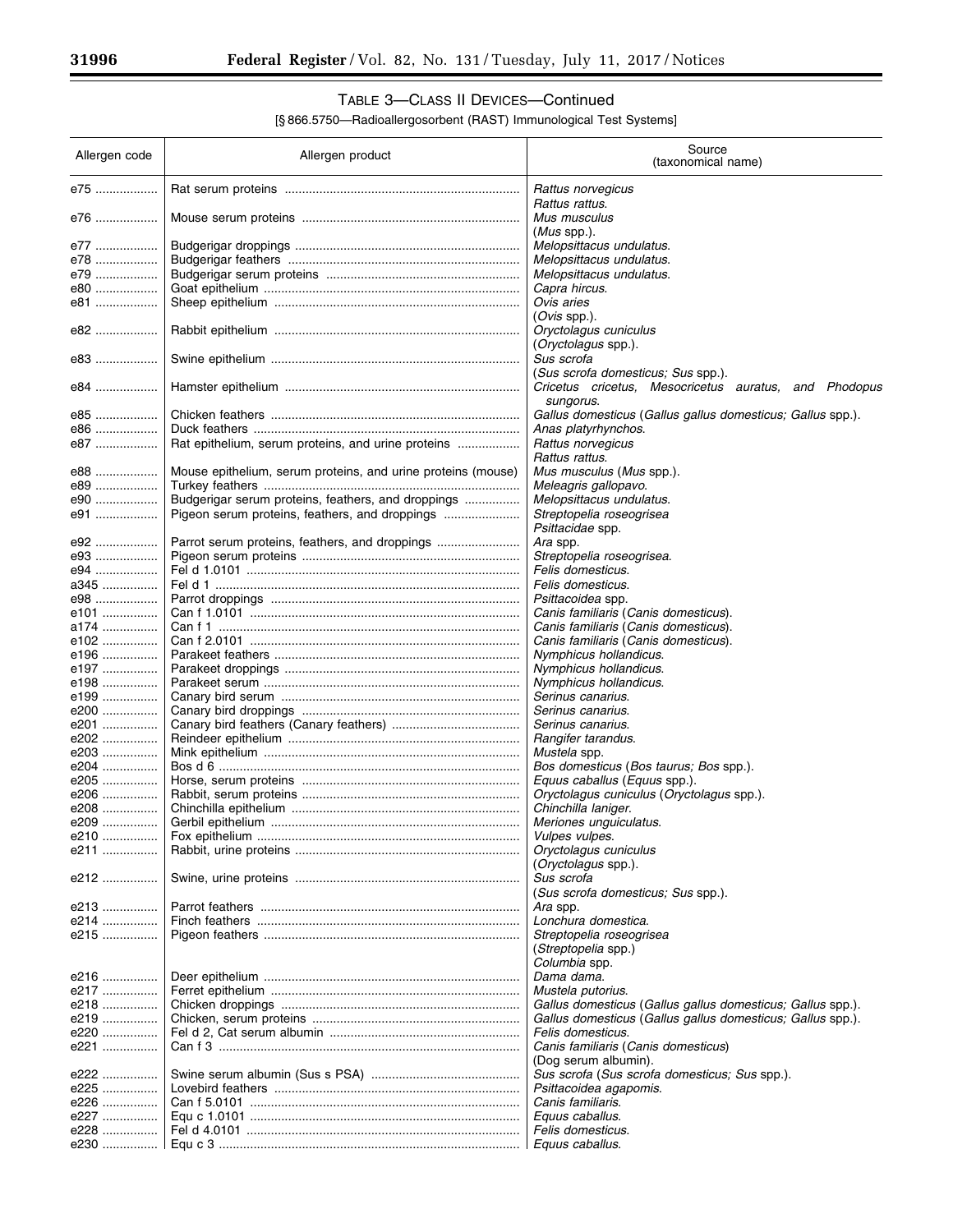# TABLE 3-CLASS II DEVICES-Continued

| Allergen code    | Allergen product                     | Source<br>(taxonomical name)                               |
|------------------|--------------------------------------|------------------------------------------------------------|
| e231             |                                      | Mus musculus.                                              |
|                  | Food                                 |                                                            |
| f9               |                                      | Oryza sativa.                                              |
| f12              |                                      | Pisum sativum.                                             |
| f15              |                                      | Phaseolus vulgaris.                                        |
| f19              |                                      | Capsicum frutescens                                        |
|                  |                                      | (Capsicum annum).                                          |
| f21              |                                      | Saccharum officinarum.                                     |
| f22              |                                      | Rubus idaeus.                                              |
| f26              |                                      | Sus scrofa (Sus scrofa domesticus; Sus spp.).              |
| f29              |                                      | Citrullus lanatus                                          |
|                  |                                      | (Citrullus vulgaris).<br>Daucus carota.                    |
| f31<br>f32       |                                      | Pleurotus ostreatus.                                       |
| f33              |                                      | Citrus sinensis.                                           |
| f35              |                                      | Solanum tuberosum.                                         |
| f43              |                                      | Homo sapiens.                                              |
| f44              |                                      | <i>Fragaria vesca</i> ( <i>Fragaria</i> spp.).             |
| f45              |                                      | Saccharomyces cerevisiae.                                  |
| f46              |                                      | Capsicum annuum.                                           |
| f47              |                                      | Allium sativum.                                            |
| f48              |                                      | Allium cepa.                                               |
| f49              |                                      | Malus x domestica                                          |
|                  |                                      | (Malus spp.).                                              |
| f51              |                                      | Phyllostachys pubescens.                                   |
| f52              |                                      | Theobroma cacao.                                           |
| f54              |                                      | Ipomoea batatas.                                           |
| f55              |                                      | Panicum miliaceum.                                         |
| $f56$            |                                      | Setaria italica.                                           |
| f57              |                                      | Echinochloa crus-galli.                                    |
| $f58$            |                                      | Todarodes pacificus.                                       |
| $f59$<br>f63     |                                      | Octopus vulgaris (Octopus spp.).<br>NA.                    |
| f67              |                                      | NA.                                                        |
| f81              |                                      | NA.                                                        |
| f82              |                                      | NA.                                                        |
| f83              |                                      | Gallus domesticus (Gallus gallus domesticus; Gallus spp.). |
| f86              |                                      | Petroselinum crispum.                                      |
| f87              |                                      | Cucumis melo Cucumis melo + Citrullus lanatus.             |
| f88              |                                      | Ovis aries (Ovis spp.).                                    |
| f90              |                                      | Hordeum vulgare.                                           |
| f92              |                                      | Musa spp.                                                  |
| $f93$            |                                      | Theobroma cacao.                                           |
| f94              |                                      | <i>Pyrus communis (Pyrus spp.).</i>                        |
| f97              |                                      | Dioscorea spp.                                             |
| f97              |                                      | Dioscorea opposita.<br>Matricaria chamomilla.              |
| f98              |                                      | Triticum aestivum (Triticum spp.).                         |
| $f102$           |                                      | Cucumis melo var. cantalupensis.                           |
| f105             |                                      | Theobroma cacao.                                           |
| $f109$           |                                      | Gossypium hirsutum.                                        |
| $f110$           |                                      | Raphanus sativus.                                          |
| f118             |                                      | Cucurbita pepo.                                            |
| $f119$           |                                      | Raphanus sativus.                                          |
| $f120$           |                                      | Capreolus capeolus.                                        |
| f121             |                                      | Phaseolus vulgaris.                                        |
| f122             |                                      | NA.                                                        |
| $f127$           |                                      | Vigna unguiculata.                                         |
| f131             |                                      | Olea europaea.                                             |
| $f136$           |                                      | Beta vulgaris var. conditiva.                              |
| $f139$           |                                      | Capra aegagrus.                                            |
| $f140$           | Bran ………………………………………………………………………………… | NA.                                                        |
| f141             |                                      | Zea mays.                                                  |
| $f152$           |                                      | Capsicum annuum.                                           |
| $f155$           |                                      | Saccharomyces carlsbergensis.                              |
| $f157$<br>$f158$ |                                      | Anas domesticus.<br>Anser anser.                           |
| f160             |                                      | NA.                                                        |
|                  |                                      |                                                            |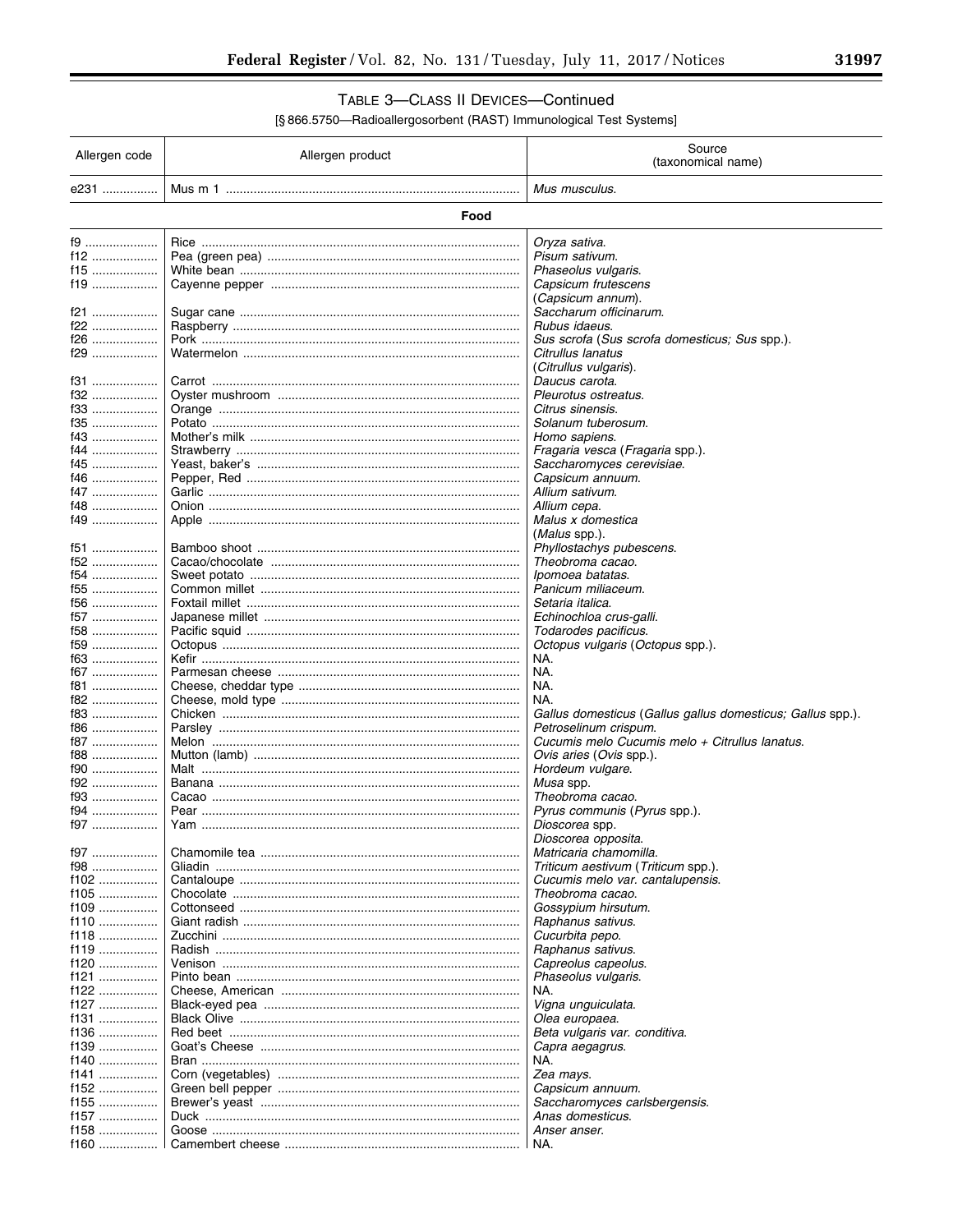-

# TABLE 3-CLASS II DEVICES-Continued

| Allergen code | Allergen product                             | Source<br>(taxonomical name)                                      |
|---------------|----------------------------------------------|-------------------------------------------------------------------|
| f162          |                                              |                                                                   |
|               |                                              | Prunus persica var. nucipersica.                                  |
| f163          |                                              | Brassica oleracea var. gongylodes.                                |
| f65           | Perch.                                       |                                                                   |
| f166          |                                              | Allium porrum.                                                    |
| f170<br>f174  |                                              | NA.<br>Ficus carica.                                              |
| f177          |                                              |                                                                   |
|               |                                              | Vaccinium macrocarpon.                                            |
| f179<br>f182  |                                              | Vitis spp.                                                        |
| $f198$        |                                              | Phaseolus lunatus.                                                |
|               |                                              | Linum usitatissimum.                                              |
| f199          |                                              | <i>Bos domesticus (Bos taurus; Bos spp.).</i>                     |
| f208          |                                              | Citrus limon.                                                     |
| f209          |                                              | Citrus paradisi.                                                  |
| f210          |                                              | Ananas comosus.                                                   |
| f211          |                                              | Rubus fruticosus.                                                 |
| f212          |                                              | Agaricus hortensis                                                |
|               |                                              | ( <i>Agaricus</i> spp.).                                          |
| f213          |                                              | Oryctolagus cuniculus                                             |
|               |                                              | ( <i>Oryctolagus</i> spp.).                                       |
| f214          |                                              | Spinacia oleracea.                                                |
| f215          |                                              | Lactuca sativa.                                                   |
| f216          |                                              | Brassica oleracea var. capitata.                                  |
| f217          |                                              | Brassica oleracea var. gem.                                       |
| f218          |                                              | Capsicum annuum.                                                  |
| f219          |                                              | Foeniculum vulgare.                                               |
| f219          |                                              | Salvia officinalis.                                               |
| $f220$        |                                              | Cinnamomum spp.                                                   |
| f221          |                                              | Coffea spp.                                                       |
| $f222$        |                                              | Camellia sinensis.                                                |
| f223          |                                              | Olea europaea.                                                    |
| f225          |                                              | Cucurbita pepo.                                                   |
| f225          |                                              | Cucurbita maxima.                                                 |
| f226          |                                              | Cucurbita pepo.                                                   |
| f227          |                                              | Beta vulgaris.                                                    |
| f229          |                                              | Carthamus tinctorius.                                             |
| f231          |                                              | <b>Bos domesticus</b>                                             |
|               |                                              | <i>(Bos taurus; Bos spp.).</i>                                    |
| f234          | <u>Vanilla ……………………………………………………………………………</u> | Vanilla planifolia.                                               |
| f237          |                                              | Prunus armeniaca.                                                 |
| f241          |                                              | NA.                                                               |
| f242          |                                              | Prunus avium.                                                     |
| f244          |                                              | Cucumis sativus.                                                  |
| $f246$        |                                              | Cyamopsis tetragonoloba.                                          |
| f247          |                                              | NA.                                                               |
| f248          |                                              | Rosmarinus officinalis.                                           |
| f254          |                                              | Pleuronectes platessa.                                            |
| f255          |                                              | Prunus domestica                                                  |
|               |                                              | Prunus americana.                                                 |
| f258          |                                              | Loligo spp.                                                       |
| f259          |                                              | Vitis vinifera                                                    |
|               |                                              | ( <i>Vitis</i> spp.).                                             |
| f260          |                                              | Brassica oleracea var. italica (Brassica oleracea var. cultivar). |
| f261          |                                              | Asparagus officinalis.                                            |
| f262          |                                              | Solanum melongena.                                                |
| f263          |                                              | Piper nigrum                                                      |
|               |                                              | Capsicum annuum.                                                  |
| f264          |                                              | Anguilla anguilla.                                                |
| f265          |                                              | Carum carvi.                                                      |
| f265          |                                              | Cuminum cyminum.                                                  |
| f266          |                                              | Myristica fragrans.                                               |
| f267          |                                              | Elettaria cardamomum.                                             |
| $f268$        |                                              | Syzygium aromaticum.                                              |
| f269          |                                              | Ocimum basilicum.                                                 |
| f270          |                                              | Zingiber officinale.                                              |
| f271          |                                              | Pimpinella anisum.                                                |
| f272          |                                              | Artemisia dracunculus.                                            |
| f273          |                                              | Thymus vulgaris.                                                  |
| f274          |                                              | Origanum majorana.                                                |
| f275          |                                              | Levisticum officinale.                                            |
| f276          |                                              | Foeniculum vulgare.                                               |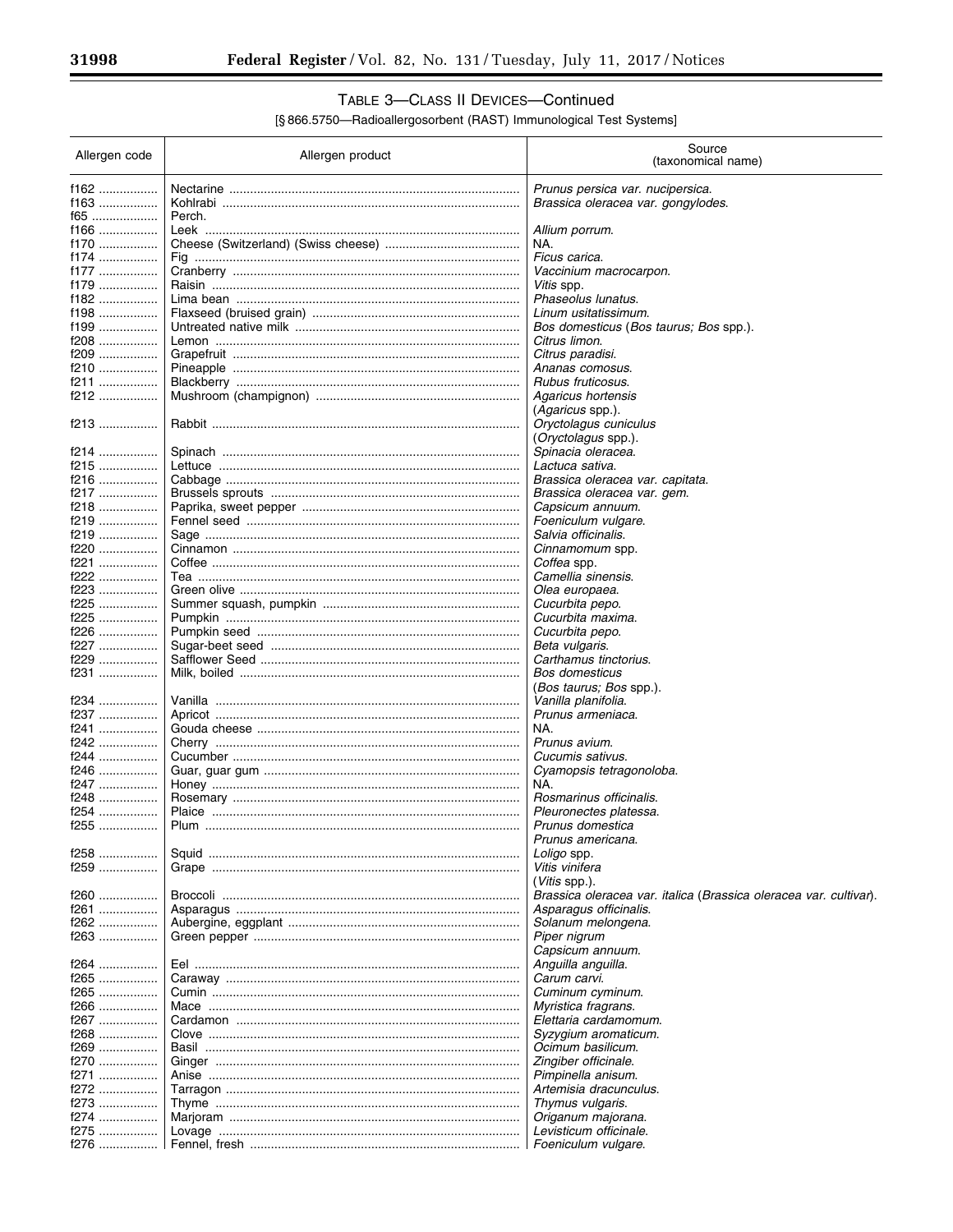# TABLE 3-CLASS II DEVICES-Continued

| Allergen code       | Allergen product                       | Source<br>(taxonomical name)                                  |
|---------------------|----------------------------------------|---------------------------------------------------------------|
| f277                | Dill ……………………………………………………………………………………… | Anethum graveolens.                                           |
| f278                |                                        | Laurus nobilis.                                               |
| f279                |                                        | Capsicum frutescens.                                          |
| f280                |                                        | Piper nigrum.                                                 |
| f281                |                                        | NA.                                                           |
| f282                |                                        | Myristica fragrans.                                           |
| f283                |                                        | Origanum vulgare.                                             |
| f284                |                                        | Meleagris gallopavo.                                          |
| f285                |                                        | Alces spp.                                                    |
| f286                |                                        | Equus caballus (Equus spp.).                                  |
| f287<br>f288        |                                        | Phaseolus vulgaris.                                           |
| f289                |                                        | Vaccinium myrtillus (Vaccinium spp.).<br>Phoenix dactylifera. |
| f291                |                                        | Brassica oleracea var. botrytis.                              |
| f292                |                                        | Psidium guajava.                                              |
| f293                |                                        | Carica papaya.                                                |
| f294 ………………         |                                        | Passiflora edulis (Passiflora spp.).                          |
| f295                |                                        | Averrhoa carambola.                                           |
| f296                |                                        | Ceratonia siliqua.                                            |
| f297                |                                        | Acacia senegal (Acacia spp.).                                 |
| f298 ………………         |                                        | Astragalus spp.                                               |
| f299                |                                        | Castanea sativa.                                              |
| f300                |                                        | Phaseolus spp.                                                |
| f301                |                                        | Diospyros kaki.                                               |
| f302                |                                        | Citrus reticulata.                                            |
| f305<br>f306        |                                        | Trigonella foenum-graecum.<br>Citrus aurantifolia.            |
| f307                |                                        | Merluccius merluccius.                                        |
| f308                |                                        | Sardina pilchardus.                                           |
| f310                |                                        | Lathyrus sativus.                                             |
| f311                |                                        | Lepidorhombus whiffiagonis.                                   |
| f315                |                                        | Phaseolus vulgaris.                                           |
| f316                |                                        | Brassica napus.                                               |
| f317                |                                        | Coriandrum sativum.                                           |
| f318                |                                        | Artocarpus heterophyllus.                                     |
| f319                |                                        | Beta vulgaris.                                                |
| f320                |                                        | Astacus astacus.                                              |
| f321                |                                        | Equus caballus (Equus spp.).                                  |
| f322                |                                        | Ribes sylvestre.                                              |
| f324 ………………<br>f325 |                                        | Humulus lupulus.<br>Colchicum autumnale.                      |
|                     | Fig ………………………………………………………………………………………  | Ficus carica.                                                 |
| f329                |                                        | Citrullus lanatus.                                            |
| f330                |                                        | Rosa spp.                                                     |
| f331                |                                        | Crocus sativus.                                               |
| f332                |                                        | Mentha piperita.                                              |
| f333                |                                        | Linum usitatissimum.                                          |
| f336                |                                        | Ziziphus jujuba.                                              |
| f336                |                                        | Vitis vinifera (Vitis spp.).                                  |
| f337                |                                        | Solea solea.                                                  |
| f337                |                                        | Parophrys vetulus.                                            |
| f338                |                                        | Vitis vinifera (Vitis spp.).                                  |
| f339                |                                        | Pimenta dioica.                                               |
| f339                |                                        | Vitis vinifera (Vitis spp.).                                  |
| f341                |                                        | Vaccinium oxycoccus<br>Vaccinium macrocarpon.                 |
| f342                |                                        | Olea europaea.                                                |
| f343                |                                        | Rubus idaeus.                                                 |
| f344 ………………         |                                        | Salvia officinalis.                                           |
| f346                |                                        | Allium schoenoprasum.                                         |
| f347                |                                        | Chenopodium quinoa.                                           |
| f348                |                                        | Litchi chinensis.                                             |
| f349                |                                        | Oncorhynchus keta.                                            |
| f358                |                                        | Cynara scolymus.                                              |
| f360                |                                        | NA.                                                           |
| f368                |                                        | Micropterus dolomieu (Micropterus dolomieui).                 |
| f374                |                                        | Sterculia urens.                                              |
| f375                |                                        | Armoracia rusticana.                                          |
| f377                |                                        | NA.                                                           |
| f379                |                                        | Abelmoschus esculentus.                                       |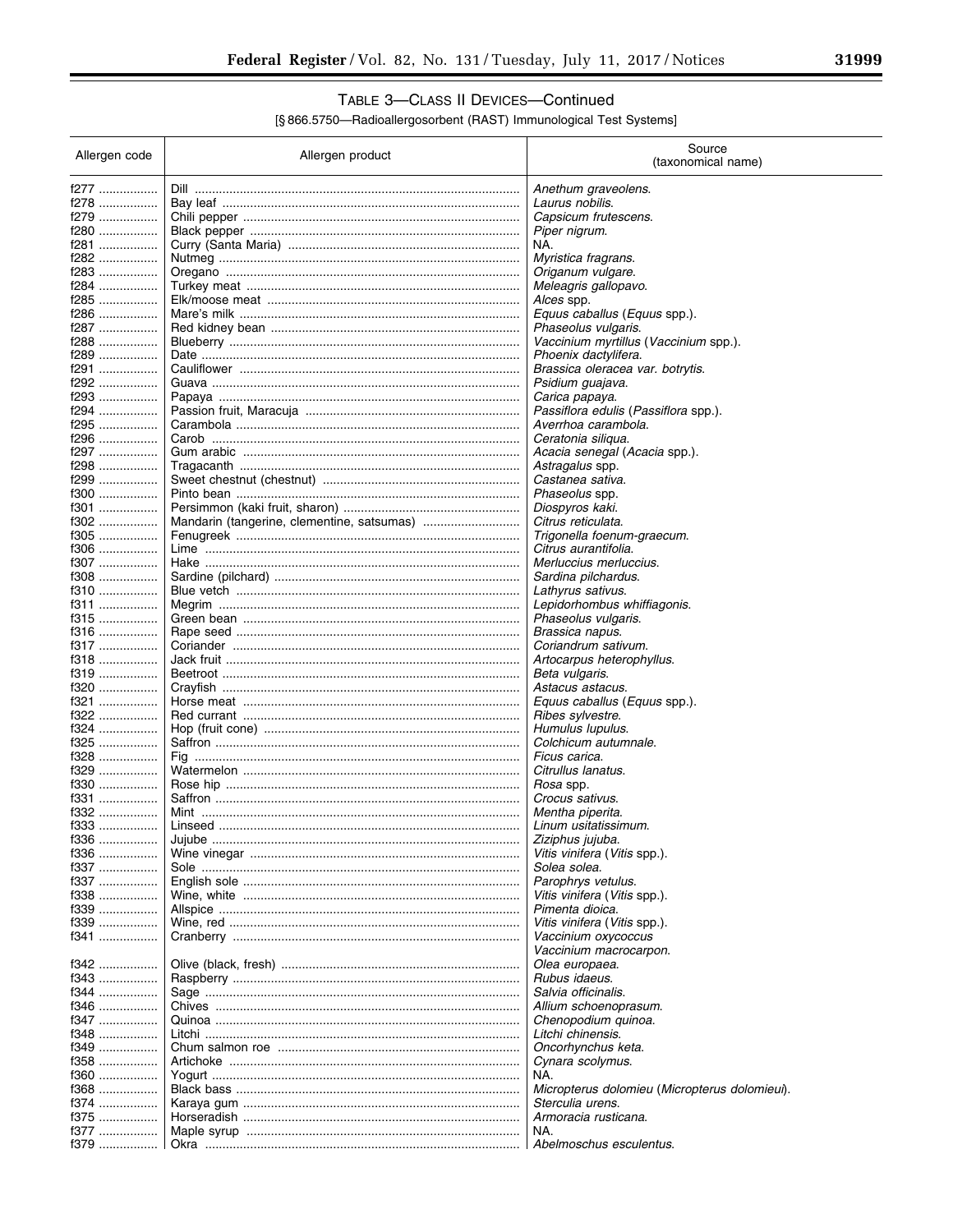## TABLE 3-CLASS II DEVICES-Continued

| Allergen code        | Allergen product                                     | Source<br>(taxonomical name)               |
|----------------------|------------------------------------------------------|--------------------------------------------|
| $f382$               |                                                      | Beta vulgaris var. altissima.              |
| f401                 |                                                      | Eriobotrya japonica.                       |
| f402                 | Fig …………………………………………………………………………………                  | Ficus carica.                              |
| $f403$               |                                                      | Saccharomyces cerevisiae.                  |
| $f405$               |                                                      | Mentha spp.                                |
| f406                 |                                                      | Eruca vesicaria.                           |
|                      |                                                      |                                            |
|                      | <b>House Dust</b>                                    |                                            |
| h1                   |                                                      | NA.                                        |
| h2                   |                                                      | NA.                                        |
| h6                   |                                                      | NA.                                        |
|                      | <b>Venoms &amp; Insects</b>                          |                                            |
| i7                   |                                                      | Chironomus yoshimatsui.                    |
| i8                   |                                                      | Bombyx mori                                |
|                      |                                                      | Heterocera spp.                            |
| i47                  |                                                      | Daphnia spp.                               |
| i49                  |                                                      | Chrysops spp.                              |
| i51                  |                                                      | Camponotus pennsylvanicus.                 |
| i54                  |                                                      | Ctenocephalides spp.                       |
| i71                  |                                                      | Aedes communis                             |
|                      |                                                      | Aedes spp. and Culex spp.                  |
| i72                  |                                                      | Cladotanytarsus lewisi.                    |
| i73                  |                                                      | Chironomus thummi                          |
|                      |                                                      | Chironomusri parius                        |
|                      |                                                      | Chironomus spp.                            |
| i75                  |                                                      | Vespa crabro.                              |
| i76                  |                                                      | Trogoderma angustum.                       |
| i77                  |                                                      | Polistes dominulus.                        |
| i78                  |                                                      | Musca domestica.                           |
| i80                  |                                                      | Bombus pennsylvanicus.                     |
| i201                 |                                                      | Gasterophilus intestinalis.                |
| i202                 |                                                      | Sitophilus granarius.                      |
| i203                 |                                                      | Ephestia kuehniella (Anagasta kuehniella). |
| i204                 |                                                      | Tabanus spp.                               |
| i205                 |                                                      | Bombus terrestris.                         |
| i208                 |                                                      | Apis mellifera.                            |
| a45                  |                                                      | Apis mellifera.                            |
| i209                 |                                                      | Vespula vulgaris.                          |
| a670                 |                                                      | Vespula vulgaris.                          |
| i210                 |                                                      | Polistes dominulus.                        |
| i211                 |                                                      | Vespula vulgaris.                          |
| i213                 |                                                      | Apis mellifera.                            |
| i214                 |                                                      | Apis mellifera.                            |
| i215                 |                                                      | Apis mellifera.                            |
| i216                 |                                                      | Apis mellitera.                            |
| i217                 |                                                      | Apis mellifera.                            |
| i220                 |                                                      | Blattella germanica.                       |
| i221                 |                                                      | Blattella germanica.                       |
| i222                 |                                                      | Blattella germanica.                       |
| i223                 |                                                      | Blattella germanica                        |
| a46                  |                                                      | Apis mellifera.                            |
| <b>Miscellaneous</b> |                                                      |                                            |
| 01                   |                                                      | Gossypium spp.                             |
| 03                   |                                                      | Gossypium spp.                             |
| 070                  |                                                      | Homo sapiens.                              |
| 071                  |                                                      | Staphylococcus aureus.                     |
| 072                  | Pichia pastoris crude extract customer specific      | Pichia pastoris.                           |
| 072                  |                                                      | Homo sapiens.                              |
| 073                  | Pichia pastoris crude extr. vector customer specific | Pichia pastoris.                           |
| 074                  |                                                      | Pichia pastoris.                           |
| 0201                 |                                                      | Nicotiana tabacum.                         |
| 0202                 |                                                      | Artemia salina.                            |
| 0203                 |                                                      | NA.                                        |
| 0207                 |                                                      | Daphnia spp.                               |
| 0211                 |                                                      | Tenebrio molitor.                          |
|                      |                                                      |                                            |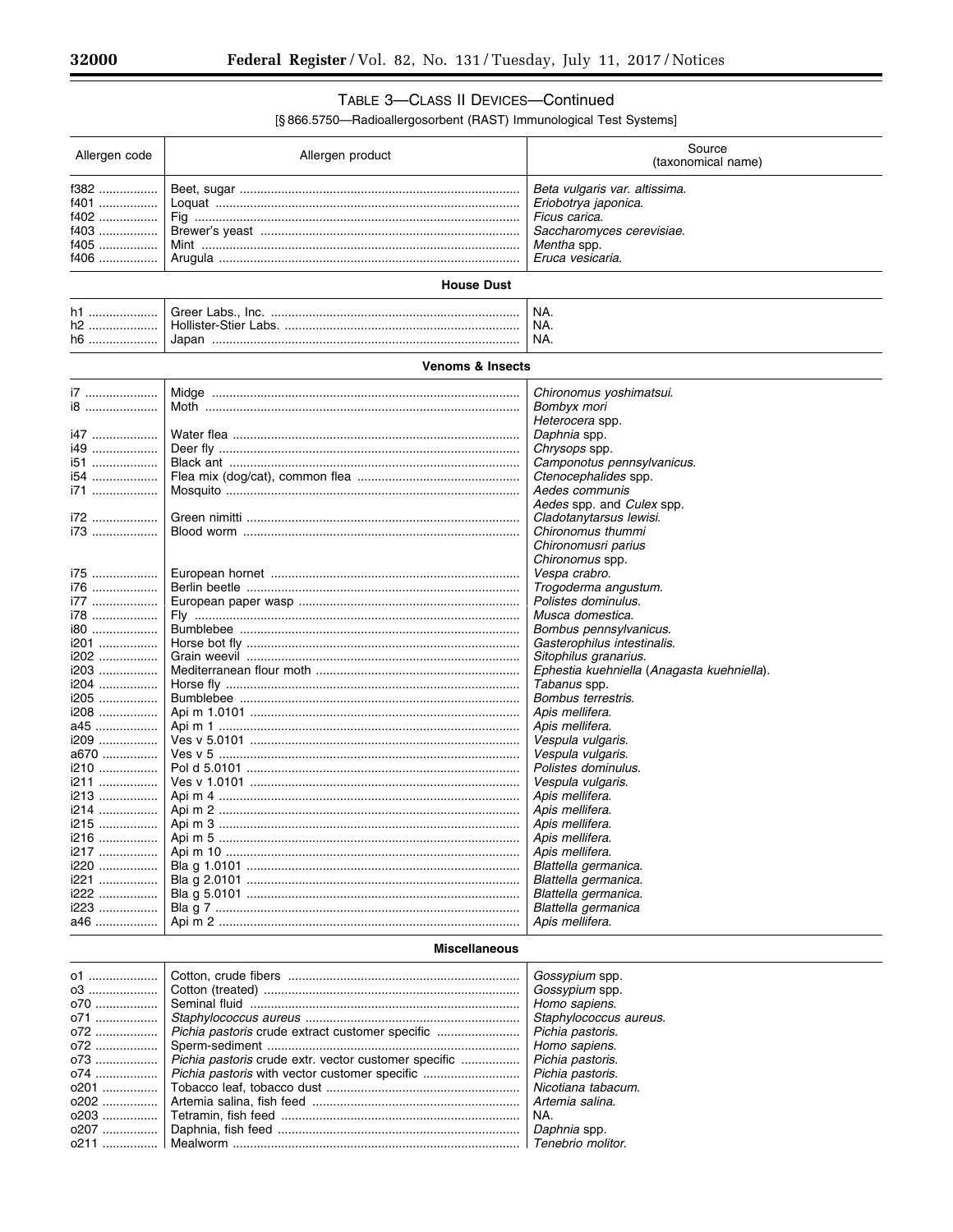# TABLE 3—CLASS II DEVICES—Continued

| Allergen code | Allergen product                              | Source<br>(taxonomical name)                               |
|---------------|-----------------------------------------------|------------------------------------------------------------|
| 0212          |                                               | Streptomyces avidini.                                      |
| 0213          |                                               | Escherichia coli.                                          |
| 0214          |                                               | Ananas comosus.                                            |
| 072           |                                               | Staphylococcus aureus.                                     |
| 073           |                                               | Staphylococcus aureus.                                     |
|               | <b>Parasites</b>                              |                                                            |
|               |                                               |                                                            |
| p1            |                                               | Ascaris suum.                                              |
| p2<br>p3      |                                               | Echinococcus granulosus.<br>Schistosoma mansoni.           |
| p4            |                                               | Anisakis simplex (Anisakis spp.).                          |
| p5            |                                               | Toxocara canis.                                            |
|               |                                               | Anisakis simplex (Anisakis spp.).                          |
| p11           |                                               | Anisakis simplex (Anisakis spp.).                          |
|               | Occupational                                  |                                                            |
|               |                                               |                                                            |
| k4            |                                               | NA.                                                        |
| k5            |                                               | NA.                                                        |
| k7            |                                               | NA.                                                        |
| k8            |                                               | Humulus lupulus.                                           |
| k12           |                                               | NA.                                                        |
| k14           |                                               | NA.                                                        |
| k20           |                                               | Ovis aries (Ovis spp.).                                    |
| k21           |                                               | Ovis aries (Ovis spp.).                                    |
| k23           |                                               | NA.                                                        |
| k33           |                                               | NA.                                                        |
| k70           |                                               | Coffea spp.                                                |
| k71           |                                               | Ricinus communis.                                          |
| k72           |                                               | Plantago psyllium/Plantago ovata.                          |
| k73           |                                               | NA.                                                        |
| k74           | Silk ……………………………………………………………………………………         | Bombyx mori.                                               |
| k75           |                                               | NA.                                                        |
| k76           | Isocyanate MDI (Diphenylmethane diisocyanate) | NA.                                                        |
| k77           |                                               | NA.                                                        |
| k78           |                                               | NA.                                                        |
| k79           |                                               | NA.                                                        |
| k80           |                                               | NA.                                                        |
| k81           |                                               | Ficus benjamina (Ficus spp.).                              |
| k83           |                                               | Gossypium hirsutum.                                        |
| k84           |                                               | Helianthus annuus.                                         |
| k85           |                                               | NA.                                                        |
| k86           |                                               | NA.                                                        |
| k87           |                                               | Aspergillus oryzae.                                        |
| k89           |                                               | <i>Iris florentina.</i>                                    |
| k99           | HSA (Human Serum Albumin) (Hom s HSA)         | Homo sapiens.                                              |
| k201<br>k202  |                                               | Carica papaya.<br>Ananas comosus.                          |
| k204          |                                               | Bacillus licheniformis.                                    |
| k205 ……………    |                                               | Bacillus spp.                                              |
| k206          |                                               | Bacillus spp.                                              |
| k208          |                                               | Gallus domesticus (Gallus gallus domesticus; Gallus spp.). |
| k209          |                                               | NA.                                                        |
| k210          |                                               | NA.                                                        |
| k211          |                                               | NA.                                                        |
| k212          |                                               | Triplochiton scleroxylon.                                  |
| k213          |                                               | Sus scrofa (Sus scrofa domesticus; Sus spp.).              |
| k213          |                                               | NA.                                                        |
| k214          |                                               | Bougainvillea spp.                                         |
| k225          |                                               | Armoracia rusticana.                                       |
| k226          |                                               | Cucurbita pepo.                                            |
| k301          |                                               | Triticum spp.                                              |
| k501          |                                               | Proprietary knowledge of customer.                         |
| k502          |                                               | Proprietary knowledge of customer.                         |
| k503          |                                               | Proprietary knowledge of customer.                         |
| k504          |                                               | Proprietary knowledge of customer.                         |
|               |                                               |                                                            |